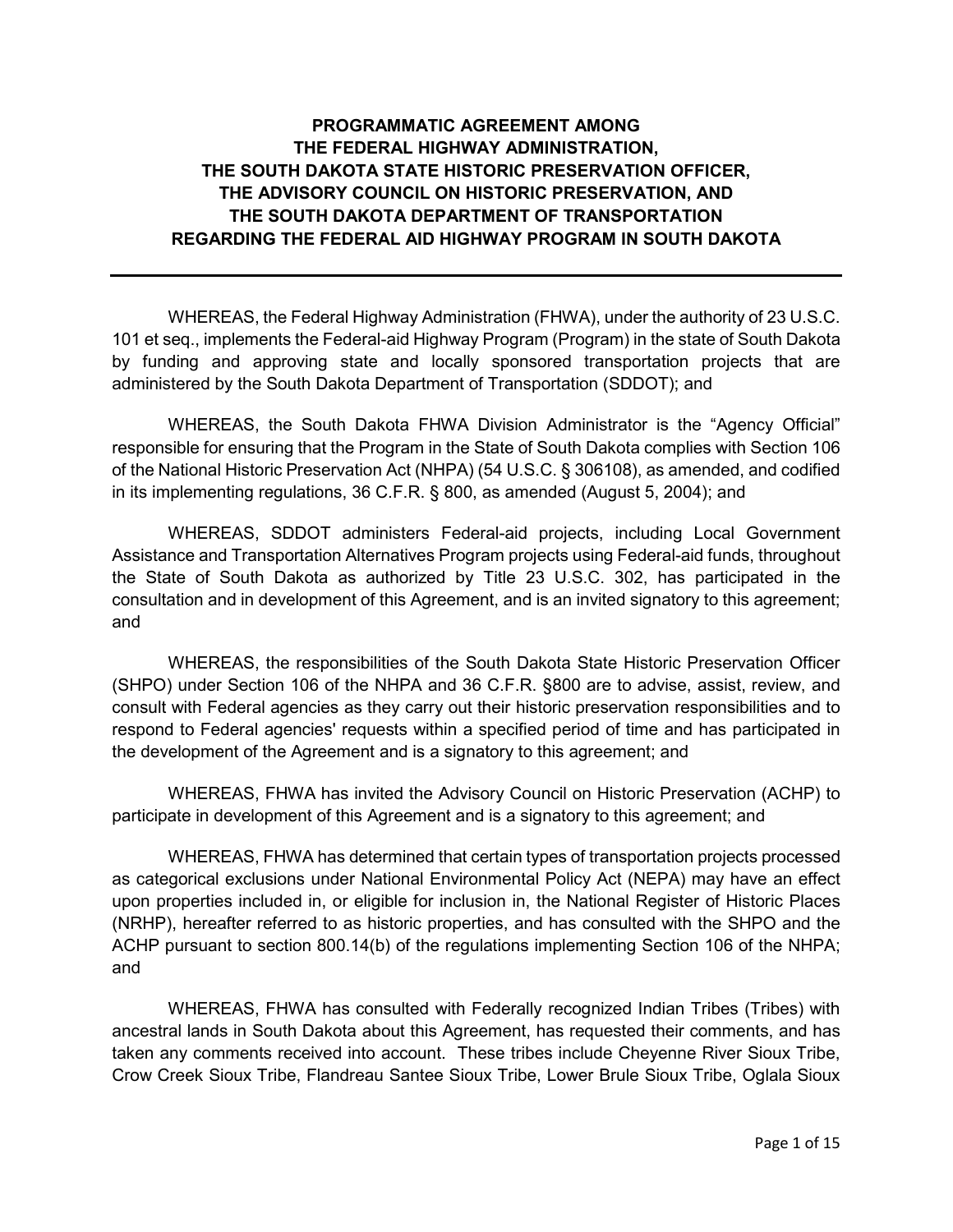Tribe, Rosebud Sioux Tribe, Sisseton Wahpeton Oyate, Standing Rock Sioux Tribe, Yankton Sioux Tribe, Iowa Tribe of Oklahoma, Three Affiliated Tribes, Ponca Tribe of Nebraska, Northern Arapaho Tribe, and Chippewa Cree Tribe; and

WHEREAS, each of the federally-recognized Tribes of South Dakota, with the exception of the Lower Brule Sioux Tribe, has assumed the responsibilities of the SHPO on its/their Tribal lands through the appointment of a Tribal Historic Preservation Officer (THPO) in accordance with Section 101 of the NHPA, and FHWA shall follow the procedures in 36 C.F.R. § 800 for Undertakings occurring on or affecting its/their Tribal lands; and

WHEREAS, pursuant to the consultation conducted under 36 C.F.R. § 800.14(b), the signatories have developed this Programmatic Agreement (Agreement) in order to establish an efficient and effective program alternative for taking into account the effects of the Program on historic properties in South Dakota and for affording the ACHP a reasonable opportunity to comment on the undertakings covered by this agreement; and

WHEREAS, FHWA has notified the public, Federal and State agencies, and Certified Local Governments (CLGs) about this agreement, has requested their comments, and has taken any comments received into account;

NOW, THEREFORE, FHWA, the SHPO, the ACHP, and SDDOT agree that the Program shall be carried out in accordance with the following stipulations to take into account the effects of the Program on historic properties in South Dakota and that these stipulations shall govern compliance of the Program with Section 106 of the NHPA until this agreement expires or is terminated.

## **STIPULATIONS**

The FHWA, with the assistance of SDDOT, shall ensure that the following measures are carried out:

## **I. APPLICABILITY AND SCOPE**

- A. This Agreement sets forth the process by which the FHWA, with the assistance of SDDOT, will meet its responsibilities pursuant to Section 106 of the NHPA (54 U.S.C. § 306108) and Section 110 of the NHPA (54 U.S.C. § 306101(a) and 54 U.S.C. § 306102)
- B. This Agreement only applies to transportation projects classified as categorical exclusions under 23 C.F.R. 771.115 and 23 C.F.R. 771.117. Projects that require an Environmental Assessment or Environmental Impact Statement for compliance with NEPA will follow the procedures in 36 C.F.R. § 800.
- C. The objective of this Agreement is to make more efficient the methods by which FHWA and SDDOT review individual undertakings under Section 106 that may affect historic properties and to establish the process by which FHWA (who retains ultimate Section 106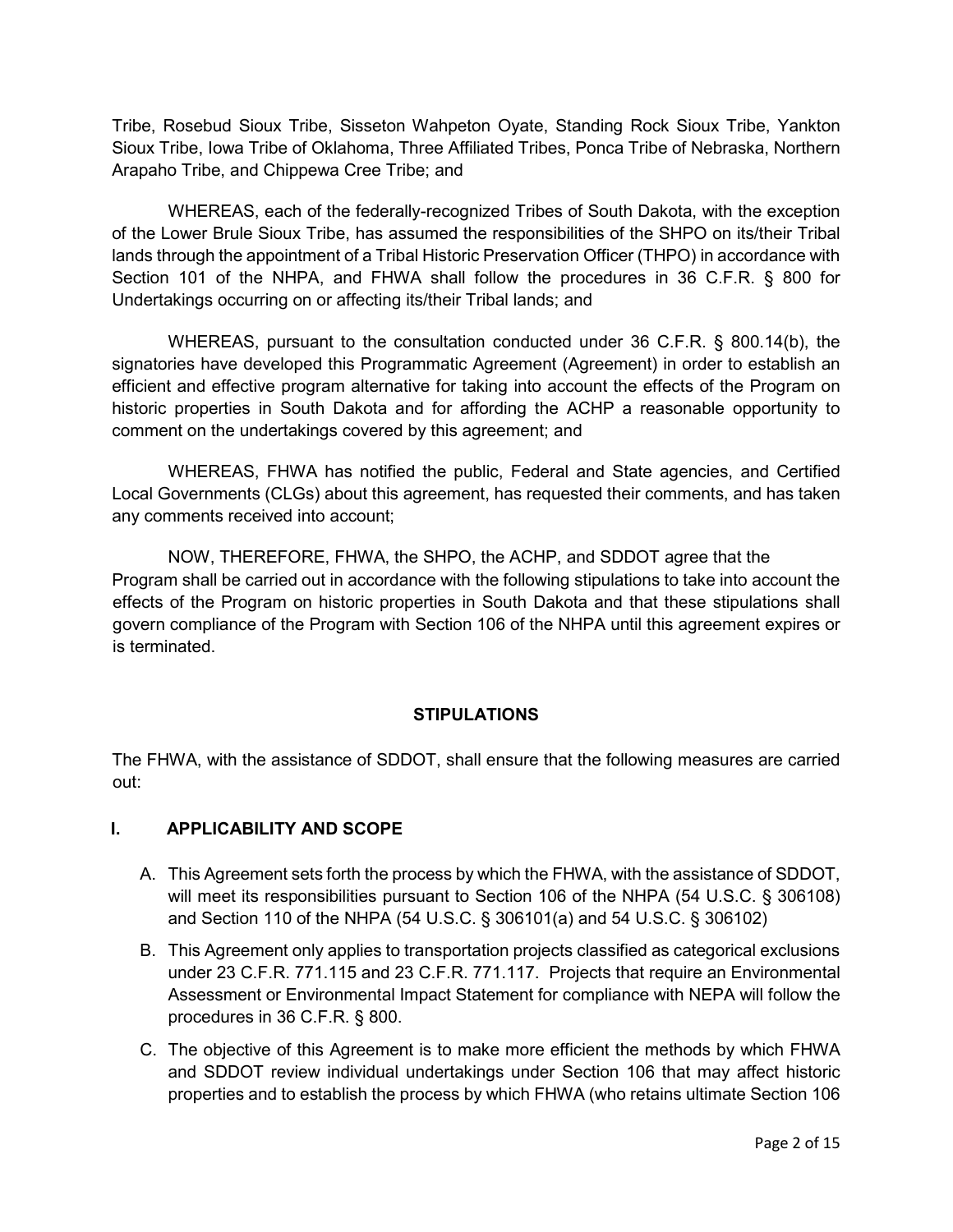responsibility, except where such responsibility has been delegated to SDDOT) carries out its Section 106 responsibilities.

- D. Through this Agreement, FHWA authorizes SDDOT to initiate and, in many cases, conclude consultation with the SHPO and other consulting parties for purposes of compliance with Section 106 of NHPA.
- E. Through this Agreement, FHWA and SDDOT establish two categories of projects (Exempted Projects and Standard Review Projects) that require different levels of review and consultation with the SHPO.
- F. The FHWA retains the responsibility to consult with Tribes as required under 36 C.F.R. § 800.2(c)(2), as amended. The SDDOT may assist FHWA if individual Tribes agree to alternate procedures.
- G. This Agreement shall not apply to undertakings that occur on or affect tribal lands which are under the jurisdiction of a Tribal Historic Preservation Officer (THPO) as defined in 36 C.F.R. § 800.16. For such undertakings, FHWA shall follow the procedures in 36 C.F.R. § 800 and consult with the appropriate THPO.
- H. Cooperating Federal Agencies who recognize FHWA as the lead Federal agency for an undertaking may fulfill their obligations under Section 106 of NHPA according to 36 C.F.R. § 800.2(a)(2), provided that FHWA and SDDOT follow the requirements of this Agreement and the cooperating agency's undertaking does not have the potential to cause effects to historic properties beyond those considered by FHWA and SDDOT.

## **II. DEFINITIONS**

- A. Exempted Projects: Undertakings which have no or minimal potential to cause adverse effects to historic properties. Work is limited to those activities listed in Appendix A and may not be part of a larger undertaking or require material sources, material processing sites, stockpile sites, storage areas, plant sites, or waste sites that are not designated within the project plans. Exempted projects are further classified as Tier 1 and Tier 2 projects.
- B. Tier 1 Projects: A class of exempted projects listed in Appendix A which has no potential to cause effects on historic properties, consistent with 36 C.F.R. § 800.3(a)(1).
- C. Tier 2 Projects: A class of exempted projects with minimal potential to adversely affect historic properties or properties unevaluated for listing in the National Register of Historic Places, given the conditions stipulated for each in Appendix A.
- D. Standard Review Projects: Undertakings which are not activities listed in Appendix A or are those which are listed in Appendix A but are part of a larger undertaking or require material sources, material processing sites, stockpile sites, storage areas, plant sites, or waste sites.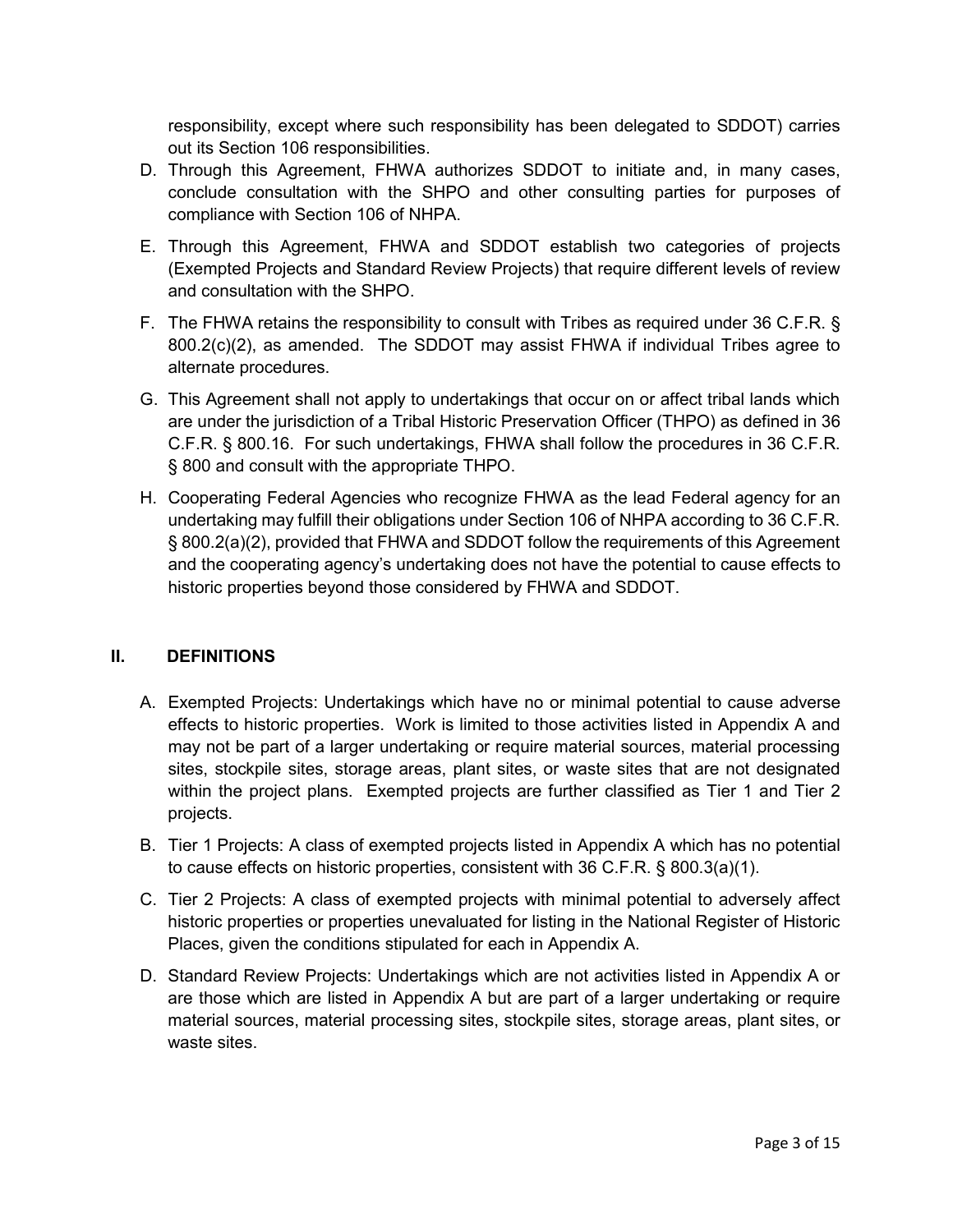- E. Ground disturbance: Any work or activity that results in a disturbance of the earth, including excavating, digging, trenching, drilling, augering, backfilling, clearing, and grading.
- F. Operational Right-of-Way: all real property interests acquired for the construction, operation, or mitigation of a project. This area includes the features associated with the physical footprint of the project including but not limited to the roadway, bridges, interchanges, culverts, drainage, clear zone, traffic control signage, landscaping, and any rest areas with direct access to a controlled access highway. This also includes fixed guideways, mitigation areas, areas maintained or used for safety and security of a transportation facility, parking facilities with direct access to an existing transportation facility, transportation power substations, transportation venting structures, and transportation maintenance facilities. (23 CFR 771.117(c)(22)) Portions of the right-of-way that have not been disturbed or that are not maintained for transportation purposes are not in the existing operational right-of-way. Work that requires the modification or relocation of ditches and backslopes are also not considered operational right-of-way.
- G. For purposes of this agreement, the definitions provided in 36 C.F.R. § 800.16 (a) through (z) shall apply whenever applicable.

## **III. PERSONNEL**

## A. Review & Compliance Archaeologist

SDDOT and SHPO will jointly fund one (1) Review & Compliance Archaeologist position for an individual who meets the Secretary of the Interior's Professional Qualifications Standards in archaeology (published in 48 FR 44738-44739). The position will be housed at the Cultural Heritage Center and will coordinate with SDDOT to review and process SDDOT's Section 106 archaeology and history/architecture survey reports. The position will review documents submitted for interagency coordination, concur with or comment on the undertaking's area of potential effects (APE), and attend coordination meetings and project site visits with the SDDOT Environmental Office staff to familiarize the position with SDDOT engineering and construction practices and to facilitate a more comprehensive and timely review. The Review & Compliance Archaeologist will follow the procedures outlined in Stipulation VII.B. of this Agreement when conducting reviews of FHWA undertakings. For projects involving architectural resources, the Review & Compliance Archaeologist will confer with SHPO staff members who meet the Secretary of the Interior's Professional Qualifications Standards in architectural history, architecture, or historic architecture (36 C.F.R. 61) regarding determinations of eligibility and determinations of effect.

In the instance of vacancy of the position, the SHPO Review & Compliance Coordinator or another SHPO employee who meets the Secretary of the Interior's Professional Qualifications Standards in archaeology will execute the responsibilities of the Review & Compliance Archaeologist.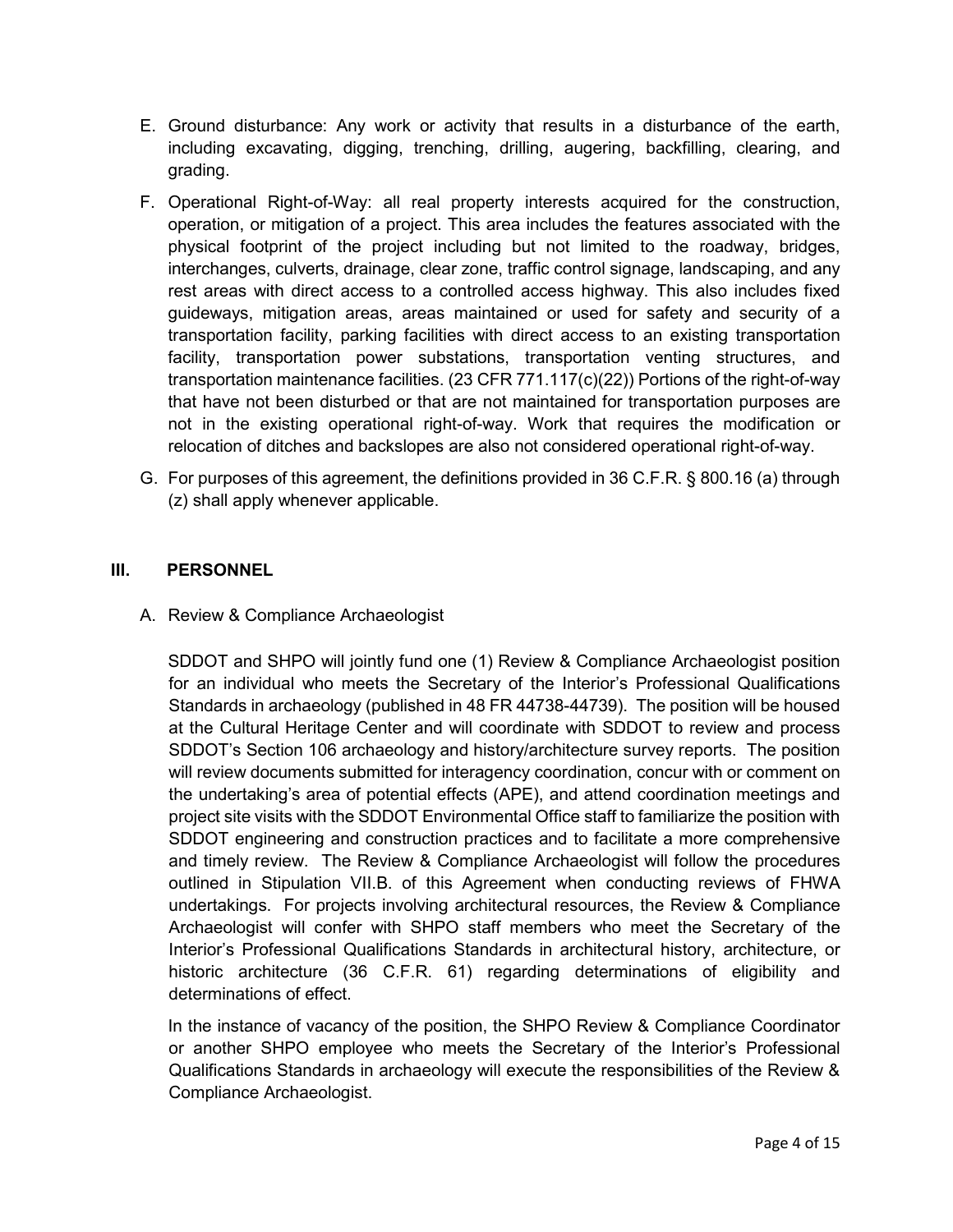## B. Consultants / Contractors

All consultants or contractors hired by SDDOT for actions prescribed by this Agreement that involve the identification, evaluation, recording, treatment, monitoring, or disposition of historic properties, or that involve the reporting or documentation of such actions in the form of reports, forms, or other records, shall be carried out by or under the direct supervision of a person or persons who meets the Secretary of the Interior's Professional Qualifications Standards (36 CFR 61). All such contracted reports making recommendations to FHWA or SDDOT on findings or determinations must be signed by an individual who meets the Secretary of the Interior's Professional Qualifications Standards.

C. Environmental Project Coordinator (EPC)

The Environmental Project Coordinator (EPC) is assigned by the Environmental Supervisor or designee upon an Approved Scope of work for a project and is responsible for ensuring all environmental review, coordination, and commitments on transportation projects are met. The EPC will utilize consultants/contractors who meet the Secretary of the Interior's Professional Qualifications Standards (36 CFR 61) to identify historic properties on SDDOT undertakings. The EPC will review the consultants/contractor's recommendations and will consult with SHPO on the undertaking's effects on historic properties and will coordinate consultation with other parties, as appropriate.

## **IV. RESPONSIBILITIES**

The following section identifies the responsibilities of FHWA and of SDDOT in complying with the terms of this Agreement.

- A. FHWA Responsibilities
	- 1. Consistent with the requirements of 36 C.F.R. § 800.2(a) and 800.2(c)(4), FHWA remains legally responsible for ensuring that the terms of this Agreement are carried out and for all findings and determinations made pursuant to the Agreement by SDDOT under the authority of FHWA. At any point in the Section 106 process, FHWA may inquire as to the status of any undertaking carried out under the authority of this Agreement and may participate directly in any undertaking at its discretion.
	- 2. FHWA retains the responsibility for government-to-government consultation with Tribes as defined in 36 C.F.R. § 800.16(m). FHWA may ask SDDOT to assist in consultation if the individual Tribes agree to alternate procedures.
	- 3. FHWA shall be responsible for resolving disputes and objections pursuant to Stipulation XI.B. of this Agreement.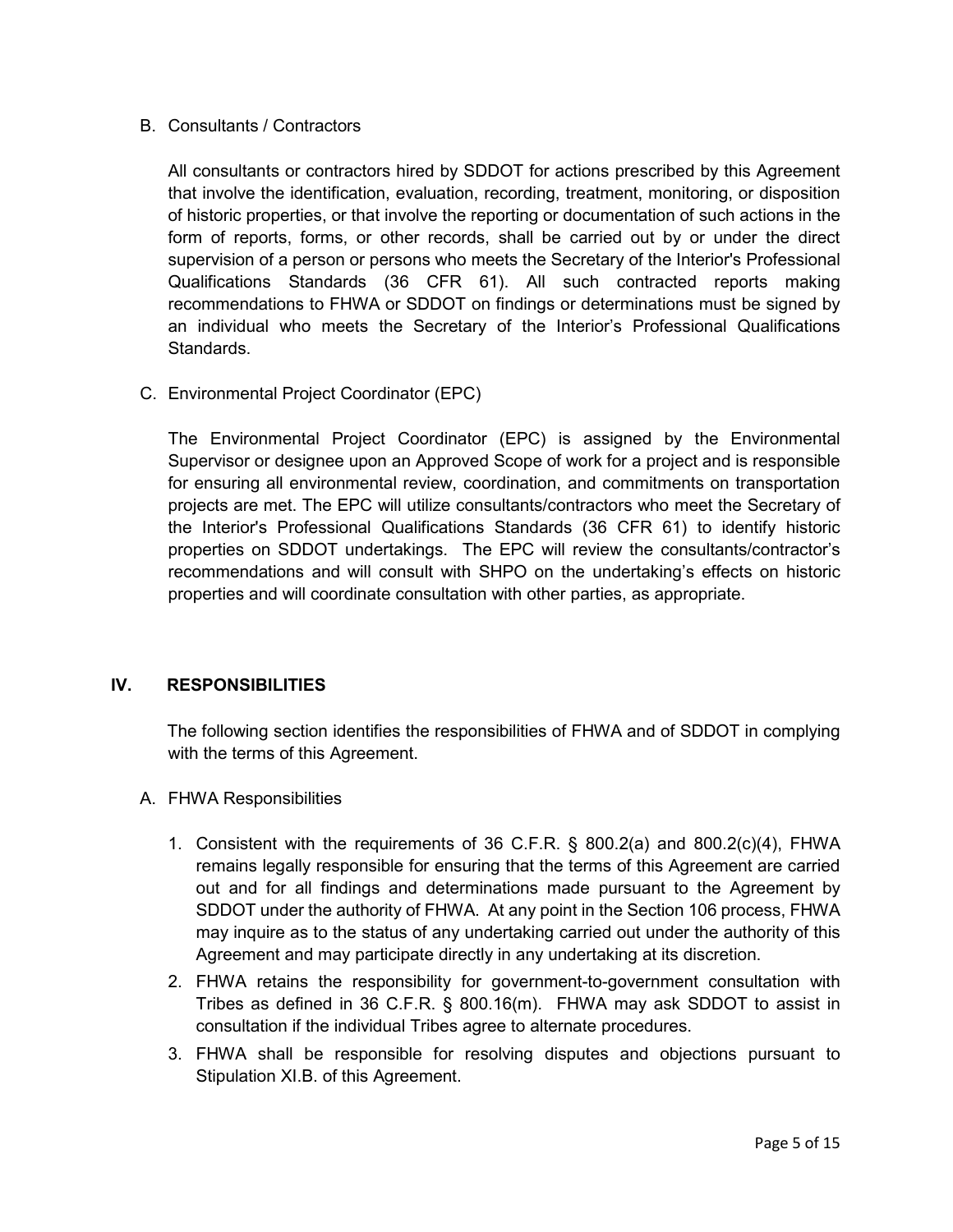- 4. FHWA retains the responsibility to notify the ACHP and consulting parties of adverse effects, as per 36 C.F.R. § 800.6(a)(1) and Stipulation VII.B.3.
- B. SDDOT Responsibilities

SDDOT, using consultants or contractors meeting the Secretary of the Interior's Professional Qualifications Standards (36 C.F.R. 61) in the relevant field as stipulated in III.B and III.C above, will independently perform the work and consultation described in 36 C.F.R. § 800.3 – 36 C.F.R. § 800.5 (including any succeeding revisions to the regulations) on behalf of FHWA. Assignment of these responsibilities is based on adequate and appropriate performance by SDDOT as evaluated in monitoring by FHWA pursuant to Stipulation XI.A of this Agreement. These responsibilities include carrying out the following requirements:

- 1. 36 C.F.R. § 800.3(a) Determine whether the undertaking is a type of activity that has the potential to cause effects on historic properties.
- 2. 36 C.F.R. § 800.3(c) and (d) Determine whether the undertaking may occur on or has the potential to affect historic properties on tribal lands.
- 3. 36 C.F.R. § 800.3(e) Solicit public comment and involvement (See VI.A and VI.B).
- 4. 36 C.F.R. § 800.3 Identify additional consulting parties who should be invited to participate in the undertakings covered by this Agreement.
- 5. 36 C.F.R. § 800.4(a) and (b) Determine and document, in consultation with the SHPO, the scope of identification efforts and level of effort, including the undertaking's area of potential effects (APE).
- 6. 36 C.F.R. § 800.4 In consultation with the SHPO, identify properties within the APE included in or eligible for listing in the NRHP.
- 7. 36 C.F.R. § 800.5(a)(1) Determine whether historic properties may be affected by the undertaking by applying the criteria of adverse effect.
- 8. 36 C.F.R. § 800.6 Assist FHWA in consulting with the SHPO, the ACHP (if it has chosen to participate), and any other consulting parties and in addressing any adverse effects through the development, circulation, execution, and implementation of a MOA, as appropriate.
- 9. Provide FHWA copies of all correspondence sent out on its behalf (e.g. letters to SHPO or Tribes), when requested.

## **V. CONSULTATION WITH TRIBES**

A. FHWA shall take the lead in identifying and establishing consultation with Tribes consistent with the requirements of 36 C.F.R. § 800.2(c)(2) and 36 C.F.R. § 800.3(c)-(f). SDDOT EPC may provide general day-to-day project specific coordination of information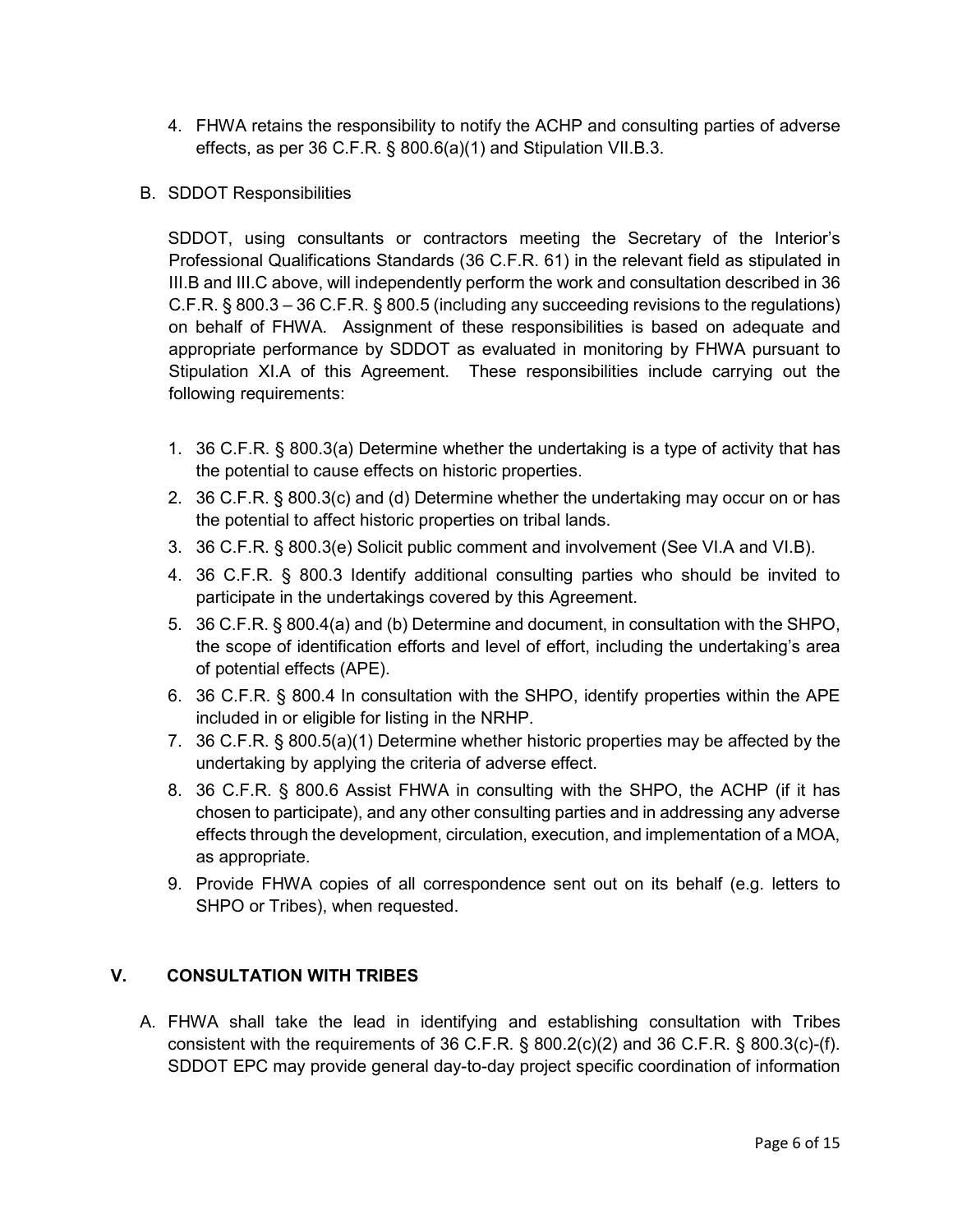to Tribes, but FHWA shall retain ultimate responsibility for complying with all federal requirements pertaining to government-to-government consultation with Tribes.

- B. In accordance with 36 C.F.R. § 800.3(f)(2), any Tribes that might attach religious and cultural significance to historic properties in the APE shall be identified by SDDOT EPC and invited by FHWA to be consulting parties.
- C. FHWA shall ensure that consultation with Tribes is initiated early in the project planning process to identify cultural, confidentiality, or other concerns and to allow adequate time for consideration.
- D. FHWA shall ensure that consultation continues with Tribes throughout the Section 106 review process prescribed by this Agreement whenever such tribes express a concern about an undertaking or about historic properties that may be affected by an undertaking.
- E. FHWA may ask SDDOT to assist in consultation if the individual Tribes agree.

## **VI. PARTICIPATION OF OTHER CONSULTING PARTIES AND THE PUBLIC**

- A. Additional Consulting Parties
	- 1. Consulting parties shall be identified in writing by SDDOT EPC in consultation with the SHPO pursuant to 36 C.F.R. § 800.3(c-f) and their participation in undertakings covered under this Agreement shall be governed by 36 C.F.R. § 800.3(f)(3). Individuals and organizations with a demonstrated interest in an undertaking shall be invited by SDDOT in consultation with FHWA to participate in the Section 106 process. Any land-managing agency whose land may be affected by an undertaking shall be invited by SDDOT to participate in the Section 106 process. Written requests by individuals, organizations, and agencies to become consulting parties will be evaluated on a case-by-case basis by SDDOT and FHWA in consultation with the SHPO.
- B. Public Involvement
	- 1. Public involvement in planning and implementing undertakings covered by this Agreement shall be governed by FHWA's and SDDOT's environmental compliance procedures. SDDOT's Public Involvement Plan (available online at [http://www.sddot.com/resources/reports/\)](http://www.sddot.com/resources/reports/) provides guidance for identifying, informing, and involving the public. FHWA's Technical Advisory and similar and subsequent guidance documents will also be used. Public involvement and the release of information hereunder shall be consistent with 36 C.F.R. § 800.2(d), 800.3(e), and 800.1(c)(1,3).
	- 2. The SDDOT shall continue to seek and consider the views of the public in a manner that reflects the nature and complexity of the undertaking and its effects on historic properties, to remain consistent with the intent of 36 C.F.R. § 800, as amended.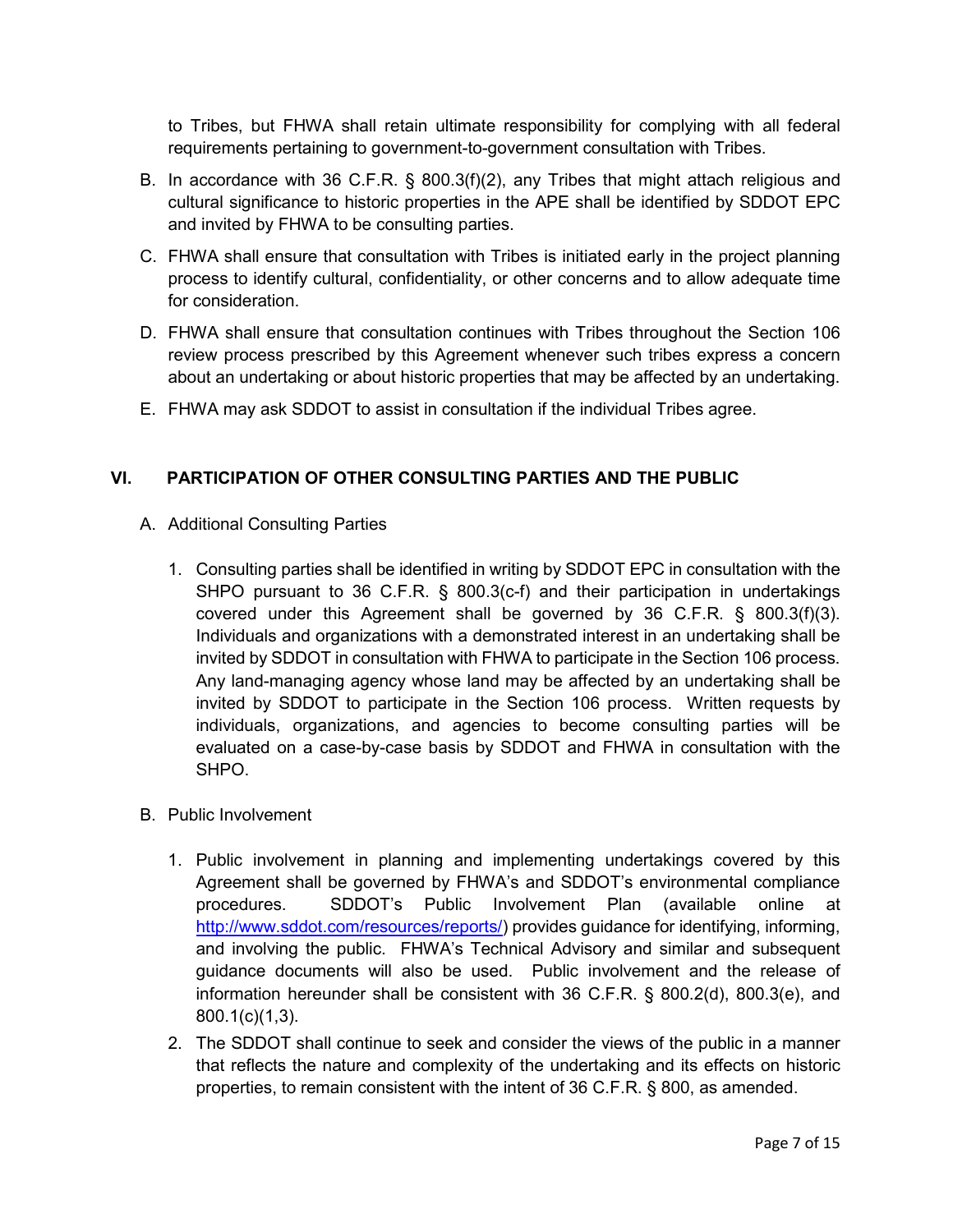- 3. For those actions that do not routinely require public review and comment (e.g., exempted projects), appropriate public involvement should be based on the specifics of the situation and commensurate with the type and location of historic properties, and the undertaking's potential impacts on them.
- 4. The SDDOT shall make FHWA and SHPO aware of any and all public controversy, in writing, as it relates to the historic properties potentially affected by the proposed undertaking, including properties of religious and/or cultural significance to the Tribes. The SDDOT EPC will work with applicable parties to resolve controversy.

## **VII. PROJECT REVIEW**

- A. Exempted Projects
	- 1. Certain projects have no appreciable potential to affect historic properties, whether or not there may be historic properties in the project area. The signatories to this Agreement agree that minor projects limited to the Tier 1 and Tier 2 activities listed in Appendix A will require no further coordination.
	- 2. The SDDOT may add additional activities to the list in Appendix A upon written notice to, consultation with, and concurrence from all signatories to this Agreement.
	- 3. For projects that are limited to the activities listed in Appendix A, SDDOT EPC will document its finding that the action is exempt from further review and maintain that documentation in its project files so the project can be included in the annual report, as described in Stipulation XI.A.1.
- B. Standard Review
	- 1. For projects which are not included in Appendix A or for projects in which an exempted activity is part of a larger undertaking or requires material sources, material processing sites, stockpile sites, storage areas, plant sites, or waste sites that are not designated within the project plans, SDDOT EPC shall submit full documentation of the project consistent with 36 C.F.R. § 800.11 to SHPO for a standard review of the project consistent with 36 C.F.R. § 800.
	- 2. When SDDOT EPC submits documentation for a finding of "No Historic Properties Affected" or "No Adverse Effect" to SHPO for consultation, the Review & Compliance Archaeologist shall have ten (10) business days from the receipt of complete information to review the project and concur with or comment on the determination. For projects where SDDOT EPC submits documentation of a finding of "adverse effect," the Review & Compliance Archaeologist will comment as soon as practical but not to exceed thirty (30) days.
	- 3. For all undertakings requiring the preparation of an Environmental Assessment (EA) or an Environmental Impact Statement (EIS) under NEPA; or for undertakings in which adverse effects to historic properties cannot be avoided, SDDOT's environmental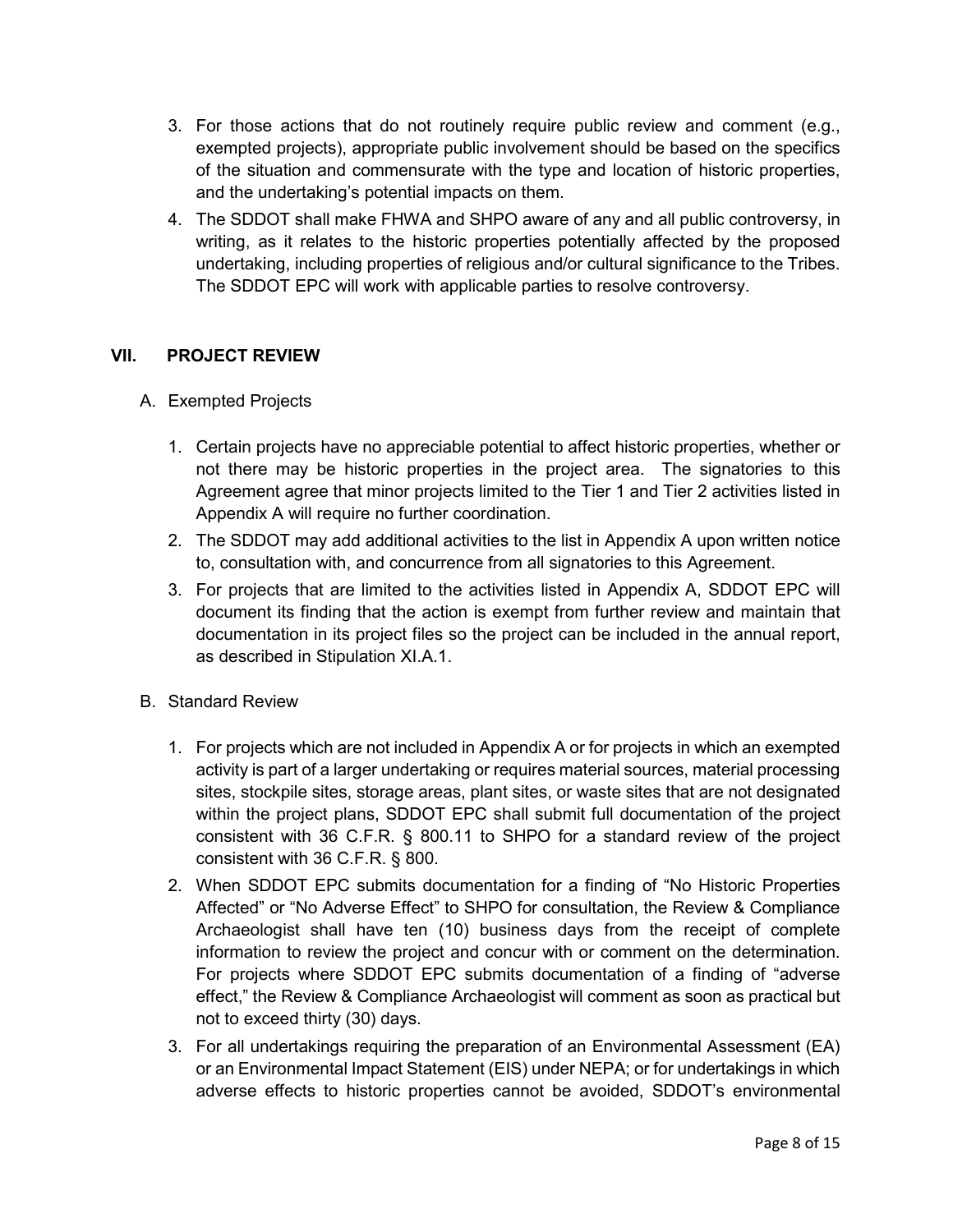program staff will notify FHWA, and FHWA will notify the ACHP of the finding of adverse effect and consult with the SHPO and other consulting parties to resolve the adverse effects and conclude the Section 106 process in accordance with 36 C.F.R. § 800.6.

### **VIII. EMERGENCY SITUATIONS**

For the purposes of this Agreement, emergencies are defined as occurrences that require emergency highway system and facility repairs that are necessary to 1) protect the life, safety, or health of the public; 2) minimize the extent of damage to the highway system and facilities; 3) protect remaining highway facilities; or 4) restore essential traffic. The following stipulations apply to emergency situations:

- A. Repairs to address emergency situations as defined above can occur regardless of funding category, and regardless of declarations made by federal, state, or local agencies.
- B. If the emergency repair project could affect historic properties, SDDOT EPC shall notify the SHPO, the FHWA, and Tribes prior to any work taking place. The SHPO and any Tribe that may attach religious and cultural significance to historic properties likely to be affected will have 72 hours to respond.
- C. For projects where the repair must be made within the first 30 days of the occurrence of the event that caused the emergency or the declaration of the emergency by an appropriate authority, the review and processing of environmental documentation will happen concurrently or after the fact. In these cases, SDDOT will notify and consult with the SHPO on the appropriate actions to avoid, minimize, or mitigate adverse effects to historic or unevaluated properties.
- D. For projects taking longer than 30 days for repair, SDDOT will comply with the procedures in Stipulation VII.
- E. SDDOT EPC shall supply written notification of an emergency action to the SHPO. The notice shall be clearly and prominently marked as an emergency notification and shall include an explanation of how the action meets the requirements for emergency as defined herein. The notice shall also include a brief description of the eligibility and/or significance of the property/properties involved, the nature, effect, and anticipated effect of the emergency action on the property/properties, and the anticipated time frame available for comment.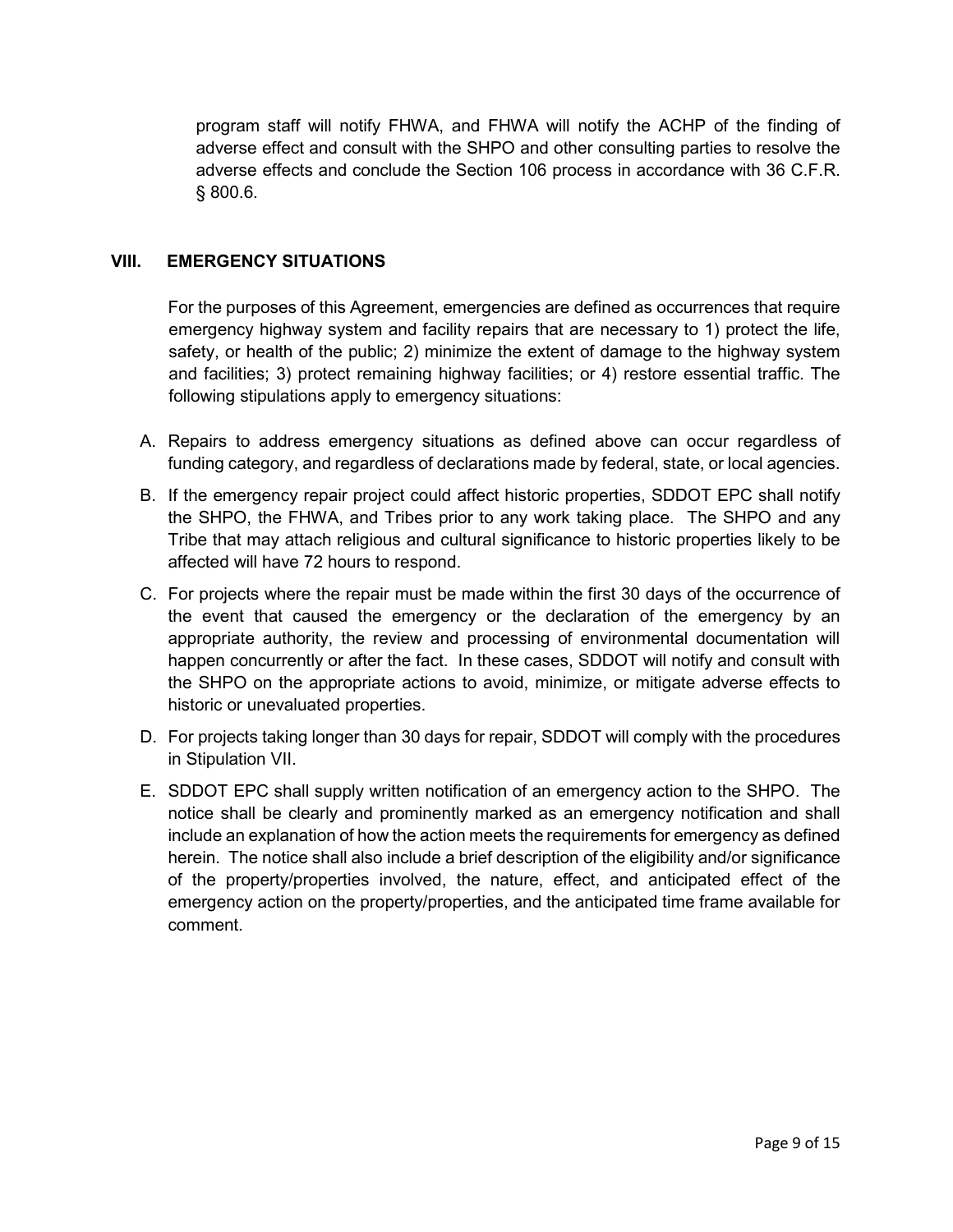## **IX. POST-REVIEW DISCOVERIES**

### A. Planning for Subsequent Discoveries

When SDDOT's identification efforts indicate that historic properties are likely to be discovered during implementation of an undertaking, SDDOT EPC, in consultation with SHPO, shall include in the Section A - Environmental Commitment notes identified in the plans, or any other environmental document, contract, or specifications a plan for discovery of such properties. Implementation of the plan as originally proposed or modified as necessary owing to the nature and extent of the historic properties discovered, will be in accordance with 36 C.F.R. § 800.4-6.

### B. Inadvertent Discoveries

- 1. If previously unidentified historic properties, or unanticipated effects on historic properties, are discovered after SDDOT has completed its review under this Agreement, all construction activities within 100 feet (30 meters) of the inadvertent discovery should cease immediately, in accordance with SDDOT Section  $A -$ Environmental Commitments, and SDDOT shall notify the SHPO and Tribes that might attach religious and cultural significance to the affected property within 48 hours of the discovery.
- 2. No further construction within 30 meters of the area of discovery will proceed until the requirements of 36 C.F.R. § 800.13 have been satisfied, including consultation with Tribes that may attach traditional cultural and religious significance to the discovered property.
- 3. SDDOT will consult with SHPO and FHWA will consult with Tribes, as appropriate, to record, document, and evaluate NRHP eligibility of the property and the project's effect on the property, and to design a plan for avoiding, minimizing, or mitigating adverse effects on the eligible property.

If neither the SHPO nor a Tribe files an objection within five (5) business days of SDDOT's plan for addressing the discovery, SDDOT may carry out the requirements of 36 C.F.R. § 800.13 on behalf of FHWA, and the ACHP does not need to be notified.

## **X. IDENTIFICATION AND TREATMENT OF HUMAN REMAINS**

All undertakings involving human remains are subject to applicable federal and state burial laws and ordinances, including the Native American Graves Protection and Repatriation Act (NAGPRA) when on federal lands and South Dakota Codified Law (SDCL 34:27:21- 31) when on state or private lands. In the event of an inadvertent discovery of human remains or funerary objects on state or private land, the procedures outlined in SDDOT's Inadvertent Discovery of Human Remains guidance (Attachment 2) will be followed.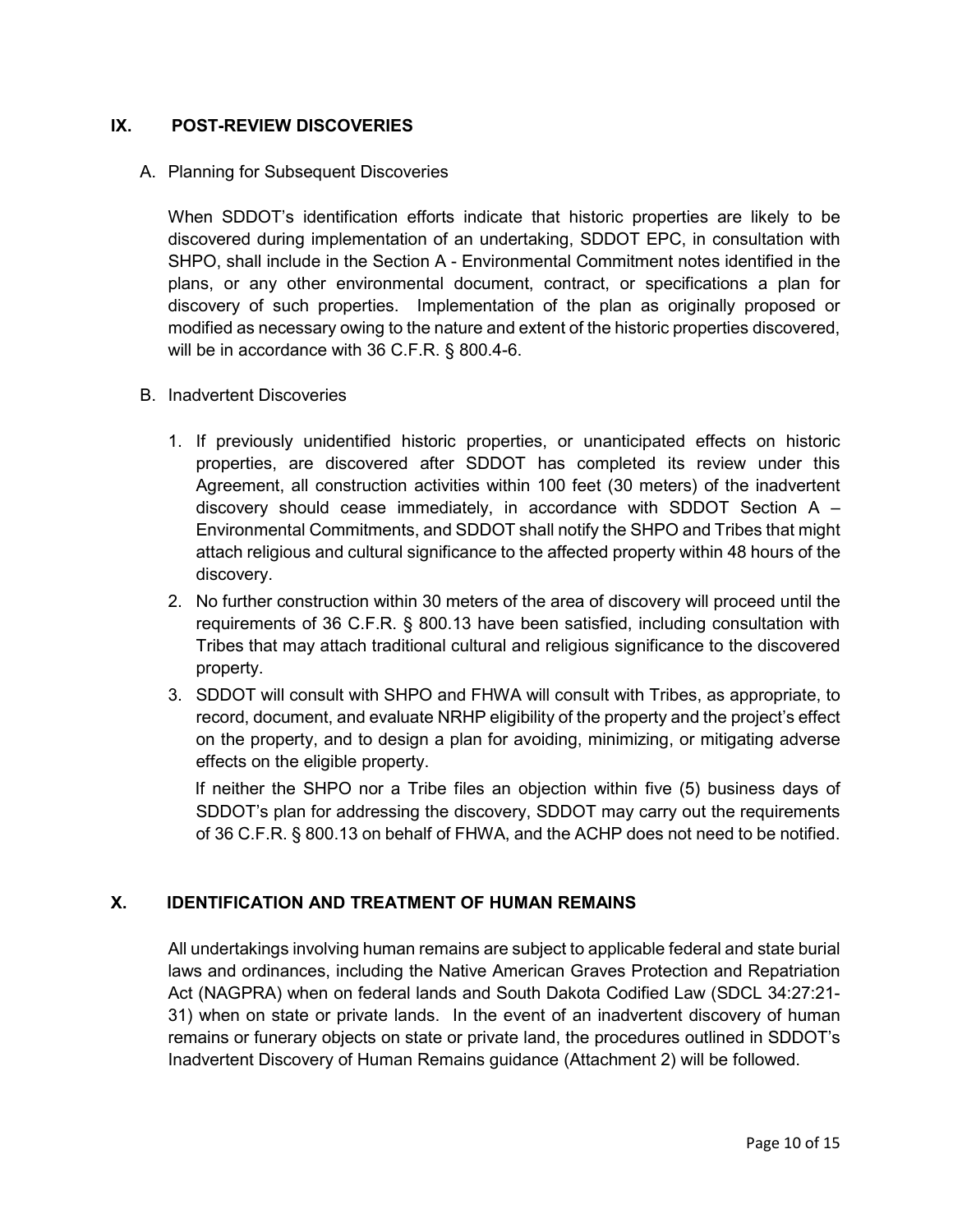## **XI. ADMINISTRATIVE STIPULATIONS**

## A. Monitoring

- 1. FHWA, the SHPO, and ACHP may review activities carried out pursuant to this Agreement. SDDOT shall maintain documentation of all activities exempted from review and make a report of this documentation available to FHWA and SHPO prior to January 31<sup>st</sup>, annually and ACHP upon request.
- 2. FHWA shall monitor the provisions of this Agreement. Prior to January 31<sup>st</sup>, annually, SDDOT will organize a meeting with representatives of the signatories to this Agreement to review the overall effectiveness and benefits of the Agreement, determine if its requirements are being met, decide if amendments to the Agreement are warranted, review the reporting format and categories for adequacy, and identify any other actions that may be needed in order to take into account the effects of the Federal Aid Highway Program on historic properties in South Dakota. Following the meeting, FHWA will prepare and submit meeting minutes summarizing the results of the annual review to SHPO and ACHP upon request.
- B. Training

Each year at the annual monitoring meeting, SDDOT will organize a training session for all employees of the Environmental Program. Staff from SHPO, FHWA, and/or SDDOT will provide training to employees on the terms of this Agreement, including any alterations to the Agreement discussed at the annual meeting, pursuant to Stipulation XI.A.2. Additionally, the Review and Compliance Coordinator and/or the Review and Compliance Archaeologist will provide a brief overview of and answer questions pertaining to Section 106 and SDDOT projects, and staff from the Archaeological Research Center who meet the Secretary of the Interior's Professional Qualifications Standards in Archaeology may be present to provide a brief overview of and answer questions pertaining to cultural resources surveys and SDDOT projects. Training will also include education on applicable program alternatives issued or approved by the ACHP.

- C. Resolving Objections to the Implementation of this Agreement
	- 1. Should any signatory object in writing to FHWA regarding the manner in which the terms of this Agreement are carried out, FHWA will immediately notify the other signatory parties of the objection and proceed to consult with the objecting party to resolve the objection. FHWA will honor the request of any signatory party to participate in the consultation and will take any comments provided by such parties into account. The FHWA shall establish a reasonable time frame for such consultations.
	- 2. Should any signatory party object to a SDDOT or FHWA determination of eligibility, FHWA will submit the determination to the Keeper of the National Register of Historic Places for resolution.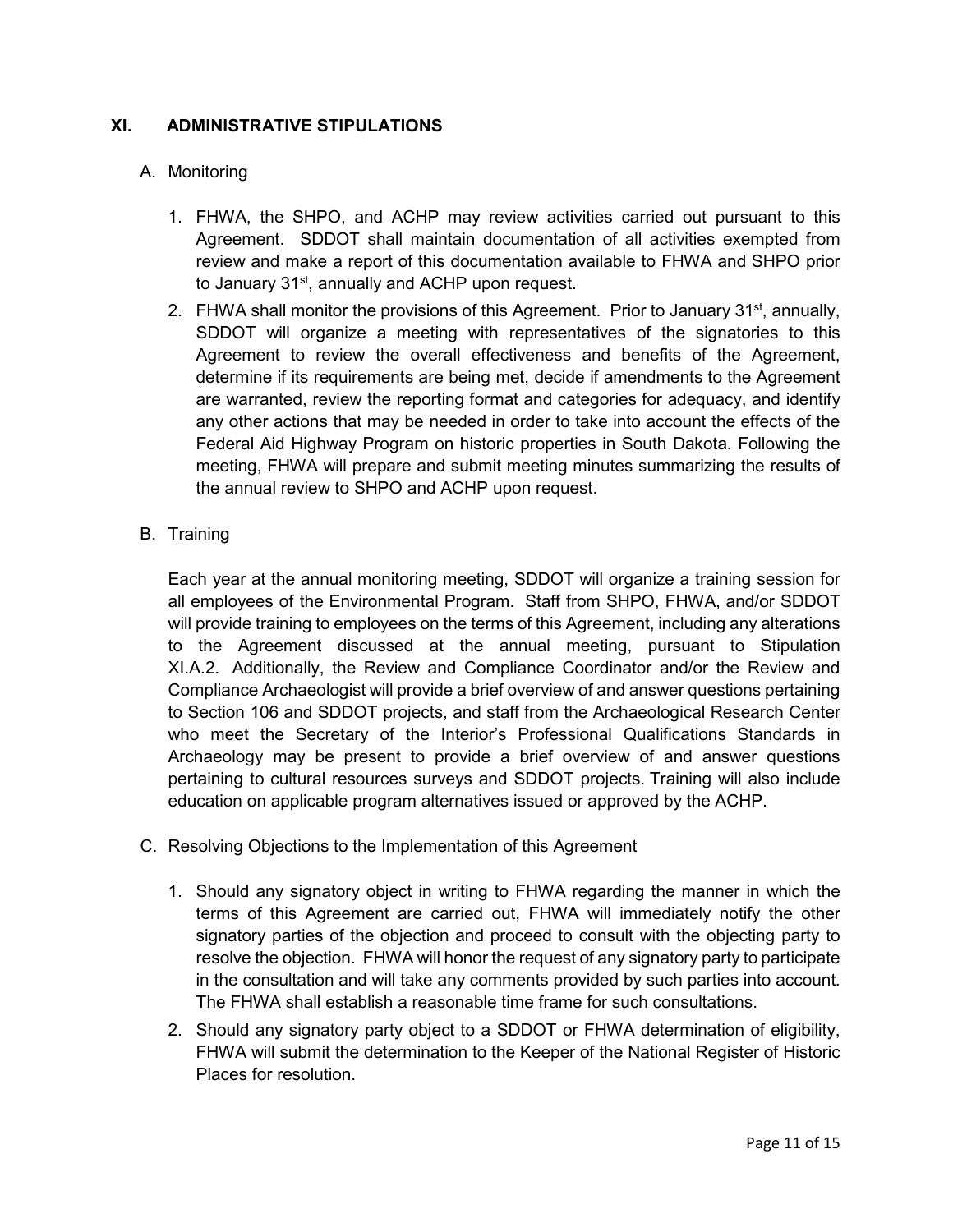- 3. If the objection is resolved through consultation, FHWA may authorize the disputed action to proceed in accordance with the terms of such resolution.
- 4. If, after initiating such consultation, FHWA determines that the objection cannot be resolved through consultation, FHWA shall forward all documentation relevant to the objection to the ACHP and other signatory parties, including FHWA's proposed response to the objection. Within 30 days after receipt of all pertinent documentation, ACHP shall exercise one of the following options:
	- i. Advise FHWA that ACHP concurs in FHWA's proposed response to the objection, whereupon FHWA will respond to the objection accordingly; or
	- ii. Provide FHWA with recommendations, which FHWA shall take into account in reaching a final decision regarding its response to the objection; or
	- iii. Notify FHWA that the objection will be referred for comment pursuant to 36 C.F.R. § 800.7(a)(4) and proceed to refer the objection and comment. In this event, FHWA shall ensure that the Agency Official is prepared to take the resulting comments into account in accordance with 36 C.F.R. § 800.7(a)(4).
- 5. Should ACHP not exercise one of the foregoing options within 30 days after receipt of all pertinent documentation, FHWA may assume ACHP's concurrence in its proposed response to the objections.
- 6. FHWA shall take into account any ACHP recommendation or comment and any comments from the other signatory parties to this Agreement in reaching a final decision regarding the objection. FHWA's responsibility to carry out all actions under this Agreement that are not the subjects of the objection shall remain unchanged.
- 7. FHWA shall provide all other signatory parties to this Agreement with a written copy of its final decision regarding any objection addressed pursuant to this Stipulation.
- 8. FHWA may authorize any action subject to objection under this Stipulation to proceed, provided the objection has been resolved in accordance with the terms of this Stipulation.
- 9. At any time during implementation of the terms of this Agreement, should any member of the public raise an objection in writing pertaining to such implementation to any signatory party to this Agreement, that signatory party shall immediately notify FHWA. FHWA shall immediately notify the other signatory parties in writing of the objection. Any signatory party may choose to comment on the objection to FHWA. FHWA shall establish a reasonable time frame for this comment period. FHWA shall consider the objection, and in reaching its decision, FHWA will take all comments from the other parties into account. Within 15 days following closure of the comment period, FHWA will render a decision regarding the objection and respond to the objecting party. FHWA will promptly notify the other parties of its decision in writing, including a copy of the response to the objecting party. FHWA's decision regarding resolution of the objection will be final. Following the issuance of its final decision, FHWA may authorize the action subject to dispute hereunder to proceed in accordance with the terms of that decision.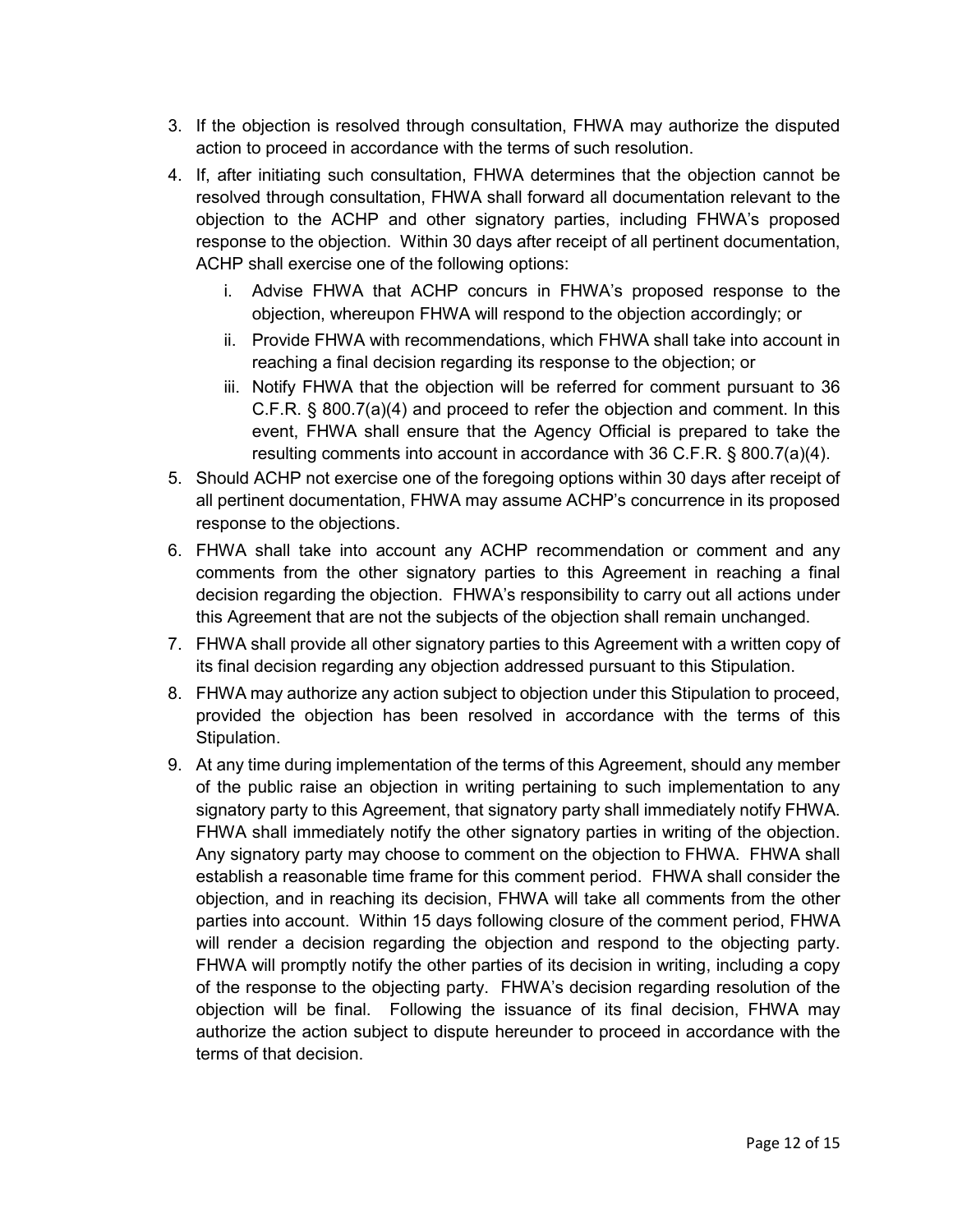### **XII. AMENDMENT**

- A. Any signatory to this Agreement may at any time propose amendments, whereupon all signatory parties shall consult to consider such amendment. This Agreement may be amended only upon written concurrence of all signatory parties.
- B. Each attachment to this Agreement may be individually amended through consultation of the signatory parties without requiring amendment of the Agreement, unless the signatory parties through such consultation decide otherwise.

### **XIII. TERMINATION**

- A. Any signatory party may terminate this agreement. If this Agreement is not amended as provided for in Stipulation XII, or if any signatory party proposes termination of this Agreement for other reasons, the party proposing termination shall notify the other signatory parties in writing, explain the reasons for proposing termination, and consult with the other parties for no more than 30 days to seek alternatives to termination.
- B. Should such consultation result in an agreement on an alternative to termination, the signatory parties shall proceed in accordance with that agreement.
- C. Should such consultation fail, the signatory party proposing termination may terminate this Agreement by promptly notifying the other signatories in writing.
- D. Should this Agreement be terminated, FHWA would carry out the requirements of 36 C.F.R. § 800 for individual undertakings. Beginning with the date of termination, FHWA shall ensure that until and unless a new Agreement is executed for the actions covered by this Agreement, such undertakings shall be reviewed individually in accordance with 36 C.F.R. § 800.4-800.6.

## **XIV. CONFIDENTIALITY**

All signatories to this Agreement acknowledge that information about historic properties or potential historic properties are or may be subject to the provisions of Section 304 of NHPA and SDCL 1-20-21.2. Section 304 allows FHWA to withhold from disclosure to the public, information about the location, character, or ownership of a historic resource if SDDOT determines that disclosure may 1) cause a significant invasion of privacy; 2) risk harm to the historic resource; or 3) impede the use of a traditional religious site by practitioners. SDCL 1-20-21.2 holds that the location of an archaeological site shall remain confidential to protect the integrity of the site, but the state archaeologist may make the information available to the parties identified in SDCL 1-20-21.2. Having so acknowledged, all parties to this Agreement will ensure that all actions and documentation prescribed by this Agreement are, where necessary, consistent with the requirements of Section 304 of the NHPA and SDCL 1-20- 21.2.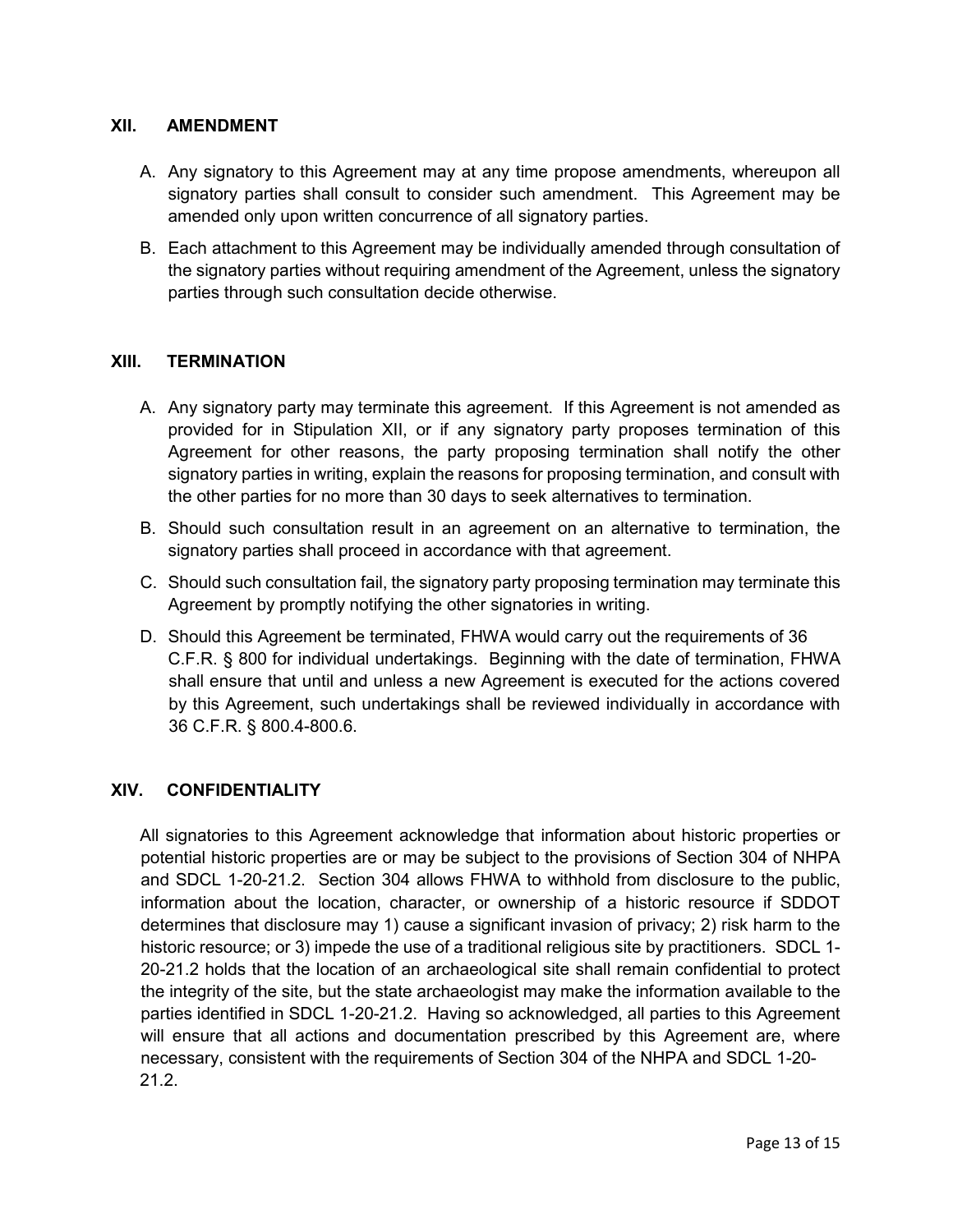## **XV. DURATION OF AGREEMENT**

This Agreement shall remain in effect for a period of five (5) years after the date of the last signature, unless it is terminated prior to that time. Ninety days prior to the conclusion of the five-year period, FHWA will notify all parties in writing. If there are no objections from consulting parties, the term of the Agreement will automatically be extended for an additional five years. If any signatory objects to extending the Agreement, or proposes amendments, FHWA will consult with the signatories to consider amendments or other actions to avoid termination.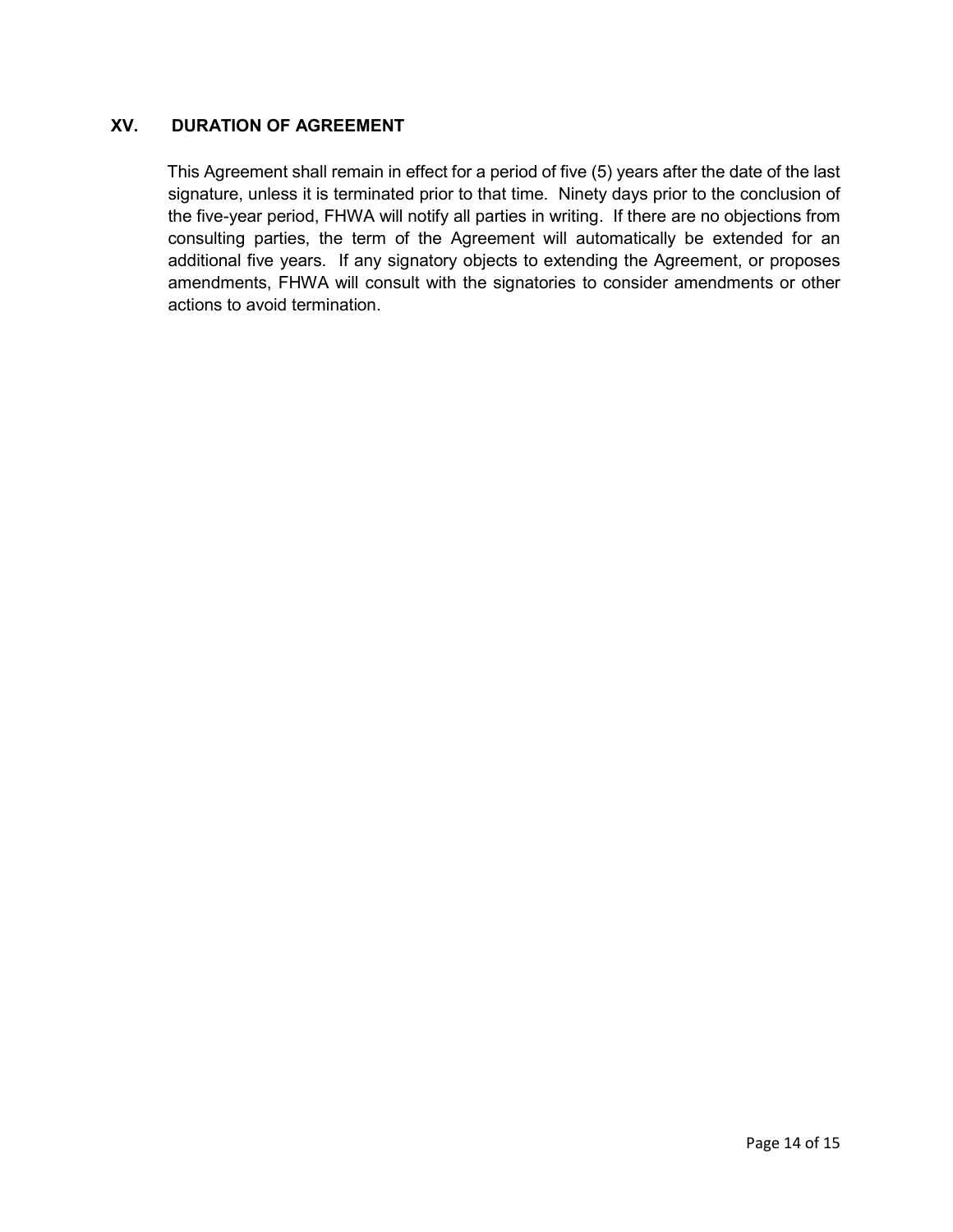Execution and implementation of this Agreement evidence that FHWA has delegated certain Section 106 responsibilities to SDDOT and has afforded ACHP a reasonable opportunity to comment on the Program and its individual undertakings in South Dakota; that FHWA has taken into account the effects of the Program and its individual undertakings on historic properties, and that FHWA has complied with Section 106 of the NHPA and 36 C.F.R. § 800 for the Program and its individual undertakings.

Signatories:

Federal Highway Administration-South Dakota Division

By:

Date:  $07/22/c$ 

Date: 06-26-2020

Kirk Fredrichs, Division Administrator

### South Dakota State Historic Preservation Office

By: Jay D Vogt, State Historic Preservation Officer

#### **Advisory Council on Historic Preservation**

Comee Orzani

August 13, 2020

By:

Aimee Jorjani, Chairman

### South Dakota Department of Transportation

By:

Darin Bergqui cretary

 $71/10$ Date:

Date: \_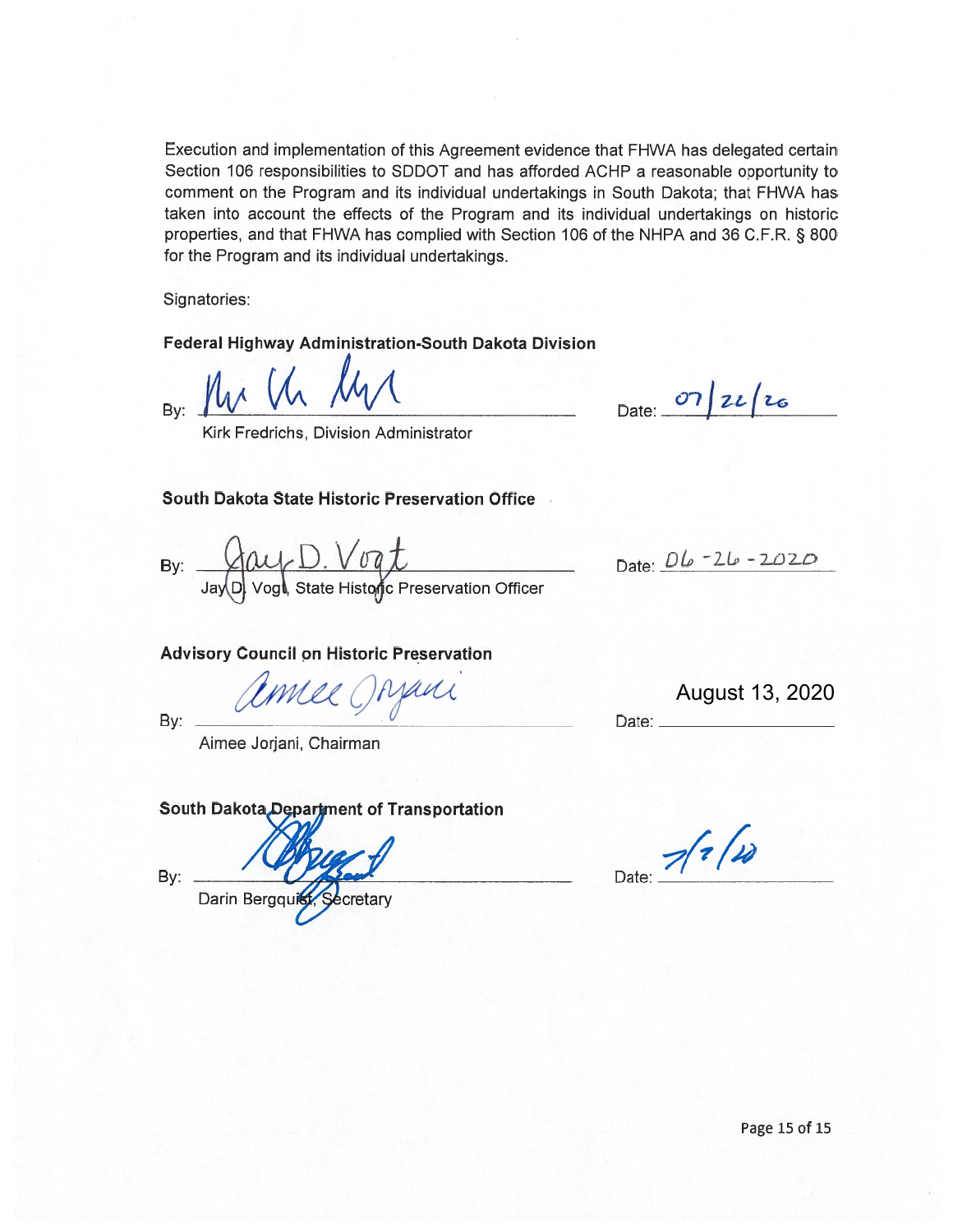## **APPENDIX A**

## **EXEMPTED ACTIVITIES**

Projects limited to the following activities (provided the projects are not part of a larger undertaking and do not include material sources, material processing sites, stockpile sites, storage areas, plant sites, or waste sites that are not designated within the project plans), by their nature and definition, are projects that have no or minimal potential to adversely affect historic properties or properties which are unevaluated for listing in the National Register of Historic Places. Therefore, projects which are strictly limited to the Tier 1 and Tier 2 projects listed below do not require consultation with the SHPO.

Terminology and phrasing for these exempted activities was adapted in part from those activities listed in Attachment 1.

### **Tier 1 Projects (Non-Ground Disturbing Activities)**

- 1. Funding for planning and research activities, including corridor management plans and preliminary engineering.
- 2. Non-ground disturbing planning and research activities, including engineering activities to define the elements of a proposed action.
- 3. Grants for training, education, outreach, and research programs.
- 4. Federal-aid system revisions which establish classes of highways on the Federal-aid highway system.
- 5. Acquisition of scenic easements or land for hardship or protective purposes from nonfederal sources.
- 6. Non-ground disturbing ride sharing activities, such as marking high-occupancy vehicle lanes, production of educational materials, and funding to encourage ride sharing.
- 7. Funding for the development of Information Technology support materials [i.e., programs, guidelines, software] and for SDDOT and Local Transportation Assistance Program Training and equipment.
- 8. Non-ground disturbing Safe Routes to School education and outreach projects.
- 9. Non-destructive statewide bridge inspections.
- 10. Purchase of equipment or materials.
- 11. Filing of joint or multiple use permits with other agencies or encroachment permits.

### **Tier 2 Projects (Ground Disturbing Activities)**

- 1. Replacing/repairing existing underground utilities and replacement and relocation of existing utility poles in the boulevard or in the previously disturbed median.
- 2. In-kind replacement or maintenance of landscape or mowing and brush removal within existing operational right-of-way.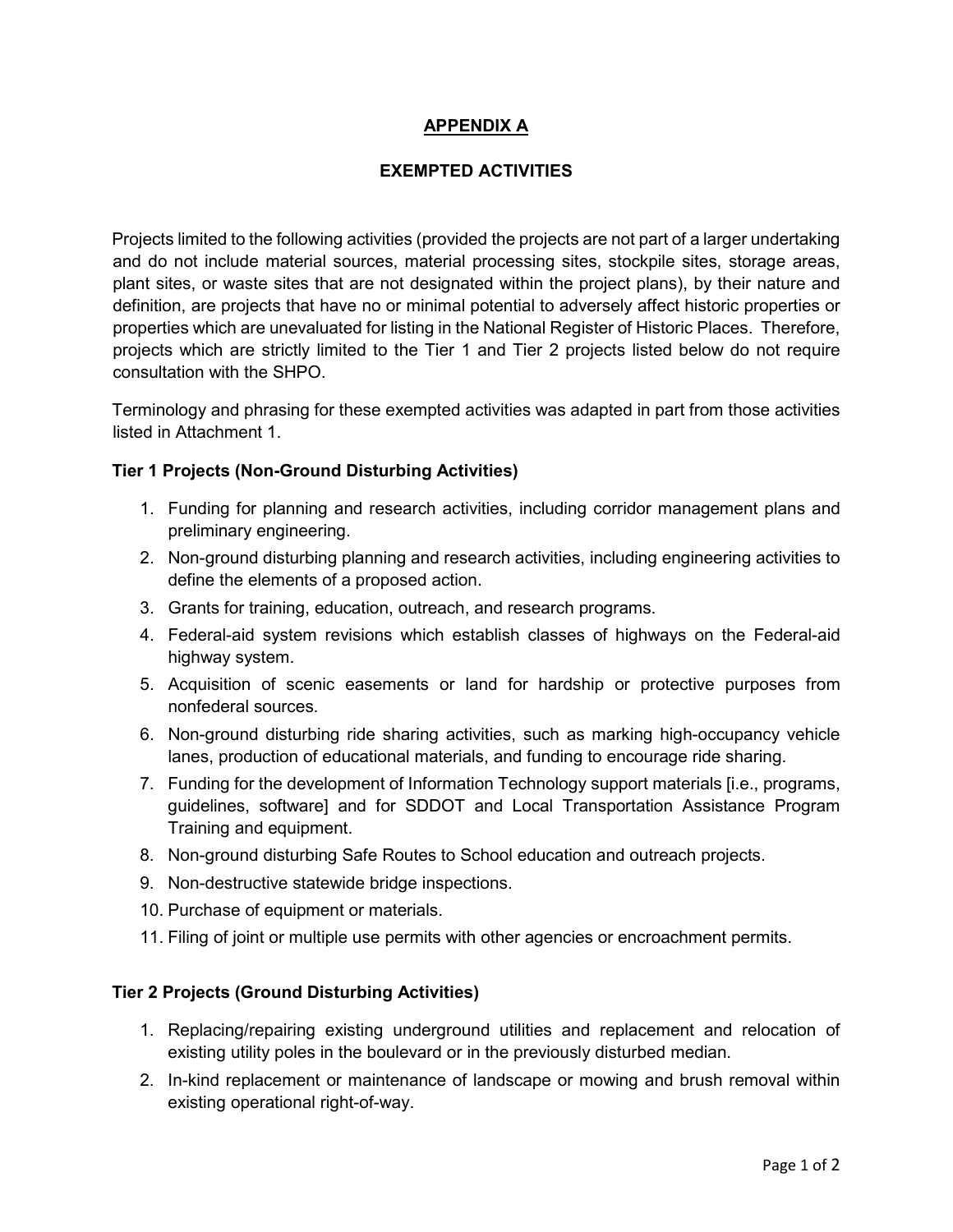- 3. Addition, resetting, or replacement of devices, such as median glare screens, median barriers, guardrail, safety barriers, energy attenuators, guideposts, markers, safety cable, ladders, lighting, hoists, breakaway devices, reflective object markers, lighting, traffic and pedestrian signals, or signs within the existing operational right-of-way.
- 4. Deployment of electronics, photonics, communications or information processing equipment to improve safety or enhance security or passenger convenience.
- 5. General highway maintenance and repair, including pothole filling, crack sealing, joint repair, pavement milling or grooving, resurfacing in kind, and eligible activities listed in Attachment 1, Section I.A.
- 6. General pavement marking and line painting or installation of sensors, roadway delineators, raised pavement markers, or rumble strips/stripes in existing pavements.
- 7. Roadway surface replacement, rehabilitation, resurfacing, or reconstruction, overlays, shoulder treatments, pavement repair, seal coating, pavement grinding, and pavement marking within areas previously disturbed by construction.
- 8. Herbicidal spraying within existing operational right-of-way.
- 9. Improving existing bicycle and pedestrian lanes and paths (such as walkways, sidewalks, and shared-use paths) on their existing alignments, provided that any and all ground disturbance is limited to existing fill material locations only, not to exceed the depth of the existing fill material, and that no borrow is required.
- 10. In-kind replacement of existing fencing.
- 11. Replacement of sidewalks and curbs and gutters to satisfy the requirements of the Americans with Disabilities Act (ADA) or exclusive of ADA projects when there are no alterations to adjacent structures or facades.
- 12. Routine maintenance of bridges and culverts including bridge repairs, deck replacement, or repairs, overlays, railing repair, painting, berm repairs, and eligible activities listed in Attachment 1, Section II.A, Items 1-34, provided all activities are within the existing operational right-of-way.
- 13. Routine roadway and drainage system preservation activities necessary to preserve existing infrastructure while maintaining roadway safety and proper drainage. Such activities are limited to blading shoulders to provide proper surface drainage, bridge cleaning and/or washing, pipe cleanout, and routine maintenance on signals and lighting fixtures.
- 14. Storm damage repairs, such as culvert clearing or repair, shoulder reconstruction, or slide or debris removal confined to existing operational right-of-way.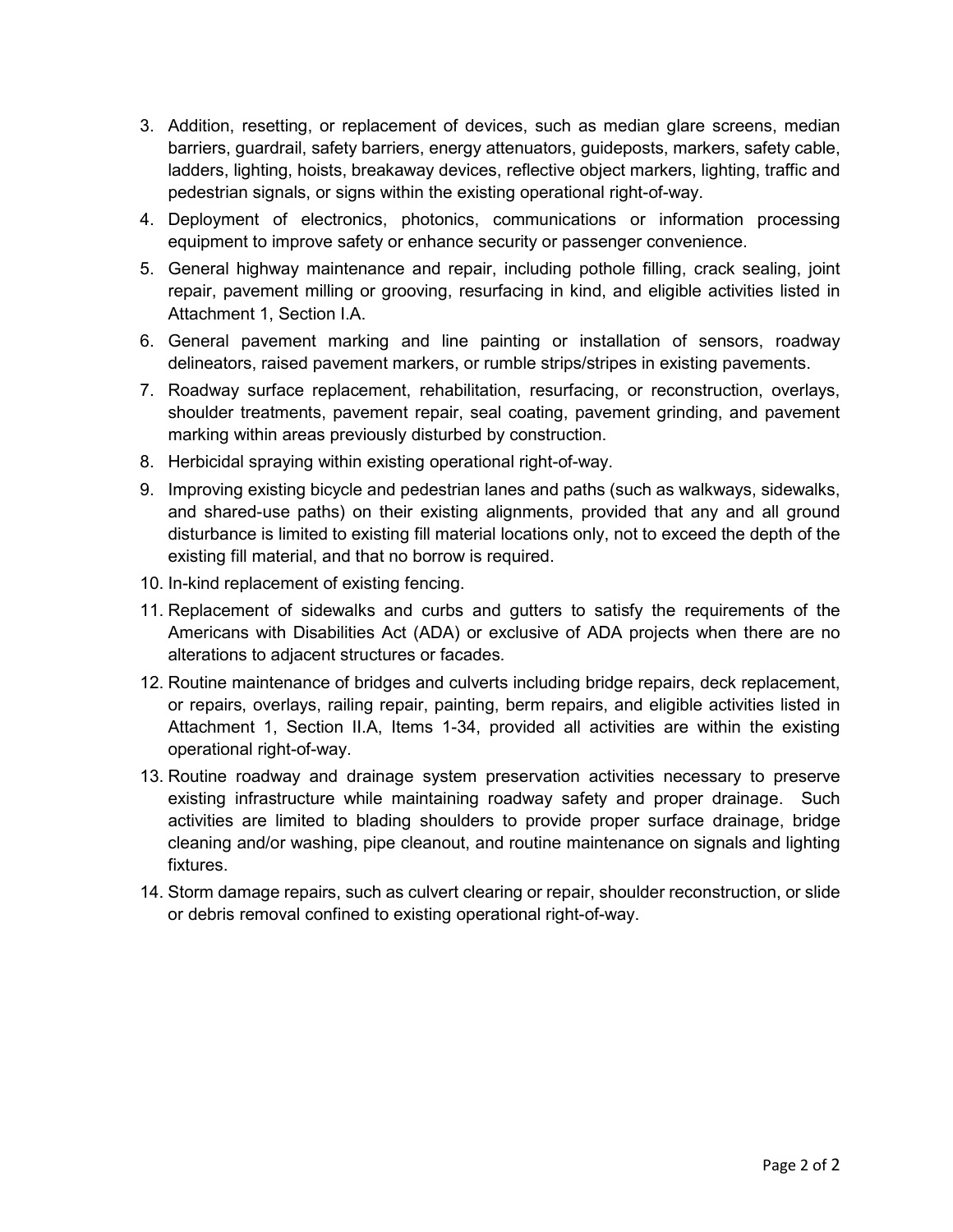# **ATTACHMENT 1**

## **GUIDANCE ON FEDERAL-AID FUNDING ELIGIBILITY FOR HIGHWAY PRESERVATION AND MAINTENANCE**

### MARCH 28, 2017

**PURPOSE:** Provide clarification to existing rules, regulations, and policies in determining Federalaid eligibility for highway preservation and maintenance projects in South Dakota.

Preservation consists of work that is planned and performed to improve or sustain the condition of the transportation facility in a state of good repair. Preservation activities generally do not add capacity or structural value but do restore the overall condition of the transportation facility. Preservation is now included in the definition for construction in 23 U.S.C. 101 and thus eligible and encouraged under the National Highway Performance Program (NHPP) and the Surface Transportation Block Grant Program (STBG).

Maintenance describes work that is performed to maintain the condition of the transportation system or to respond to specific conditions or events that restore the highway system to a functional state of operation. Maintenance is a critical component to the SDDOT asset management plan and is comprised of both routine and preventive maintenance. Routine maintenance encompasses work that is performed in reaction to an event, season, or over all deterioration of the transportation asset. This work requires regular reoccurring attention. Routine maintenance is not eligible for federal-aid funding. Preventive maintenance is a proactive approach and encompasses work that has proven to be a cost-effective means of extending the useful life of highways, bridges, and essential highway appurtenances. Preventative maintenance is eligible for federal-aid funding if the work is on a "Federal-aid highway." (23 U.S.C. § 116 (e)). A Federal-aid highway is defined as "a public highway eligible for assistance under this chapter other than a highway functionally classified as a local road or rural minor collector." (23 U.S.C. § 101 (a)(6)).

The key to making eligibility determinations is early communication with the FHWA Division Office. The Project Development Office will be responsible for contacting FHWA regarding any projects where eligibility may be in question.

## **I. Preservation and Maintenance for Pavements**

### **A. Eligible Activities**

Asphalt Concrete Pavement

- 1. Route and/or Seal Cracks
- 2. Crack-Leveling
- 3. Rut Filling
- 4. Chip Seals
- 5. Thin Asphalt Concrete Resurfacing
- 6. Micro-Surfacing
- 7. Macro-Surfacing
- 8. Slurry Seal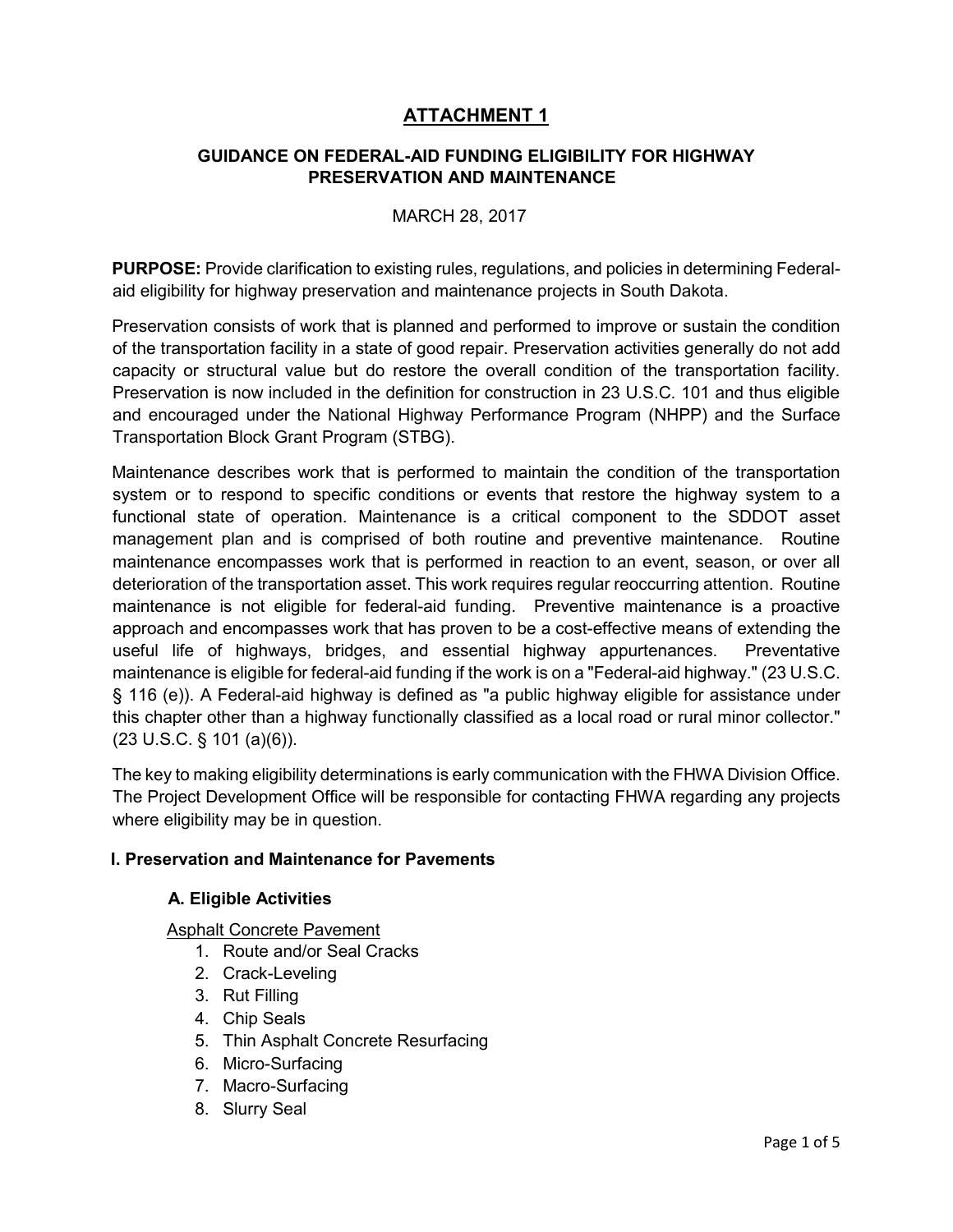## Portland Cement Concrete Pavement

- 9. Joint/spall repair, Partial and Full-Depth Repairs
- 10. Cross Stitching
- 11. Dowel Bar Retrofit
- 12. Re-sealing Joints and/or Random Cracks
- 13. Undersealing and/or Pavement Jacking
- 14. Diamond Grinding

### **Miscellaneous**

- 15. Pavement Drainage System
- 16. Prime and Seal Gravel Surfacing

## **B. Non-Eligible Activities**

- 1. Pothole repair or patching (temporary repair with cold or hot mix)
- 2. Isolated concrete/asphalt patching (fixing isolated damaged areas or repairs, smoothing out a bump(s) for ride)
- 3. Joint replacement at isolated locations
- 4. Full width and depth slab replacement at isolated locations
- 5. Isolated asphalt overlays on PCCP defined as lengths less than 500 feet as per SDDOT Pavement Management System
- 6. Blading gravel surfacing
- 7. Stockpiling of gravel surfacing material
- 8. Isolated gravel surfacing placement
- 9. Blading shoulders to provide proper surface drainage

## **II. Preservation and Maintenance for Bridges**

## **A. Eligible Activities**

### Approach Roadway and Approach Slab

- 1. Approach Roadway Grade Profile Correction to Minimize Impact Loading
- 2. Approach Slab Repair and/or Replacement

## Deck

- 3. Bridge Deck Seal Coat
- 4. Bridge Deck Epoxy Chip Seal
- 5. Bridge Deck High Friction Surface Treatment
- 6. Deck/Slab Repair
- 7. Deck Overlay
- 8. Bridge Joint Repair/Replacement
- 9. Eliminate Deck Joints
- 10. Bridge Deck Edge Beam Replacement
- 11. Bridge Railing Upgrade/Repair
- 12. Electrochemical Chloride Extraction Treatment
- 13. Drainage System Cleaning/Repair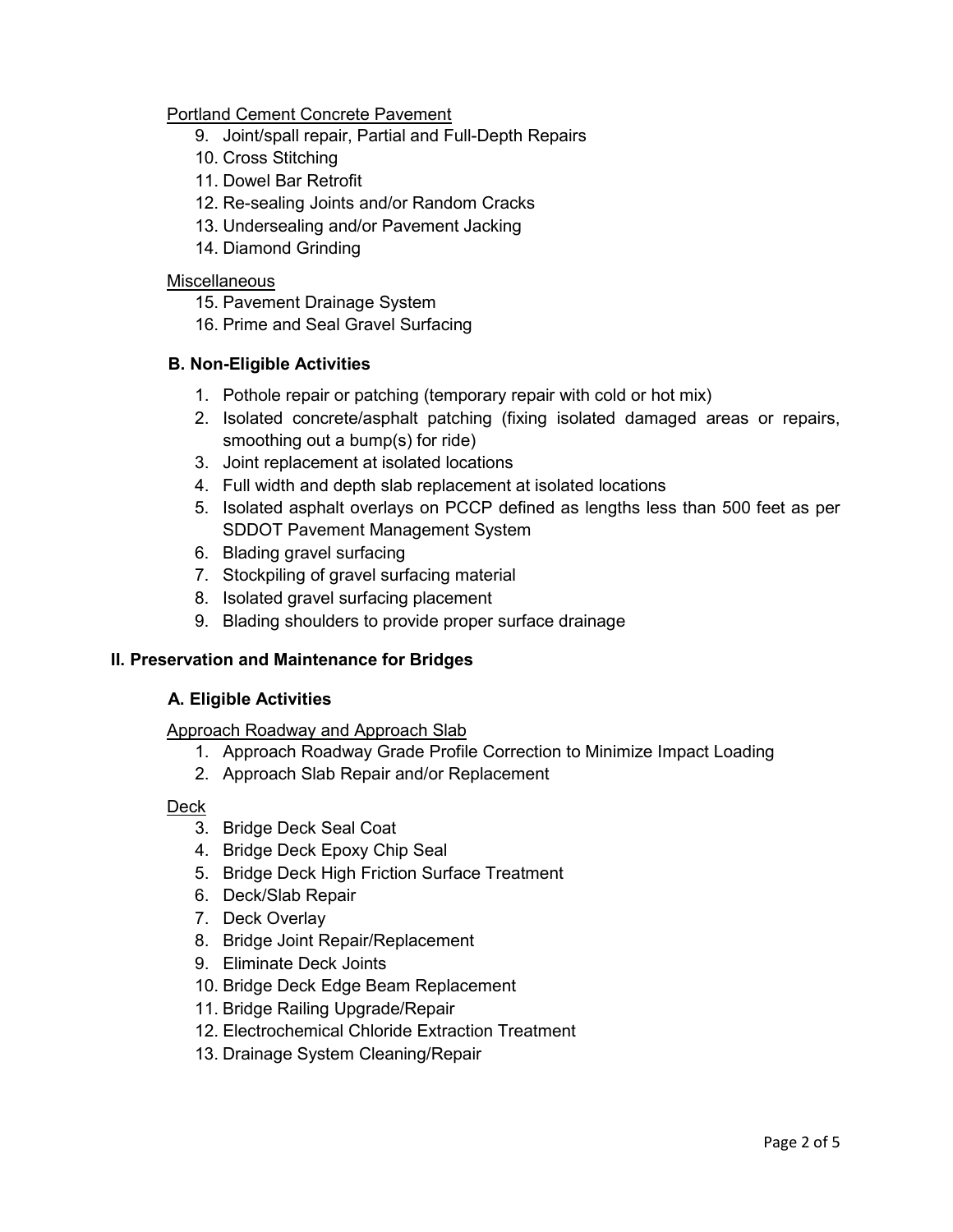### **Superstructure**

- 14. Structural Steel Repair/Heat Straightening
- 15. Spot and Zone Painting/Coating
- 16. Painting/Coating or Overcoating of Structural Steel
- 17. Retrofit of Fracture Critical Members
- 18. Retrofit of Fatigue Prone Details

### **Substructure**

- 19. Pier/Abutment Footing, Wall, Column, Cap Repair/Replacement
- 20. Foundation Stabilization
- 21. Bearing Reset/Repair/Replacement
- 22. Piling Repair
- 23. Semi-Integral/Integral Abutment Conversion
- 24. Installation of Scour Countermeasures
- 25. Scour Repair
- 26. Channel Debris Removal to Prevent Scour
- 27. Electrochemical Chloride Extraction Treatment

### Deck, Superstructure and Substructure

- 28. Crack Sealing
- 29. Concrete Repair/Replacement
- 30. Concrete Sealants, Coatings and Membranes
- 31. Collision Damage Repair
- 32. Structure Widening for Safety
- 33. Bridge Cleaning and/or Washing Services
- 34. Cathodic Protection Systems

### Bridge Length Culverts

- 35. Culvert Invert Repair
- 36. Culvert Joint Repair
- 37. Culvert Lining Installation/Repair
- 38. Culvert Extension
- 39. Remove and Reset RCP (reset sections must be tied).
- 40. Installation of Scour Counter Measures
- 41. Scour Repair
- 42. Channel Debris Removal to Prevent Scour

### **Other**

- 43. Slope Protection Installation/Repair
- 44. Retaining Wall Installation/Repair
- 45. Mechanically Stabilized Earth Wall Repair
- 46. Tunnel Repair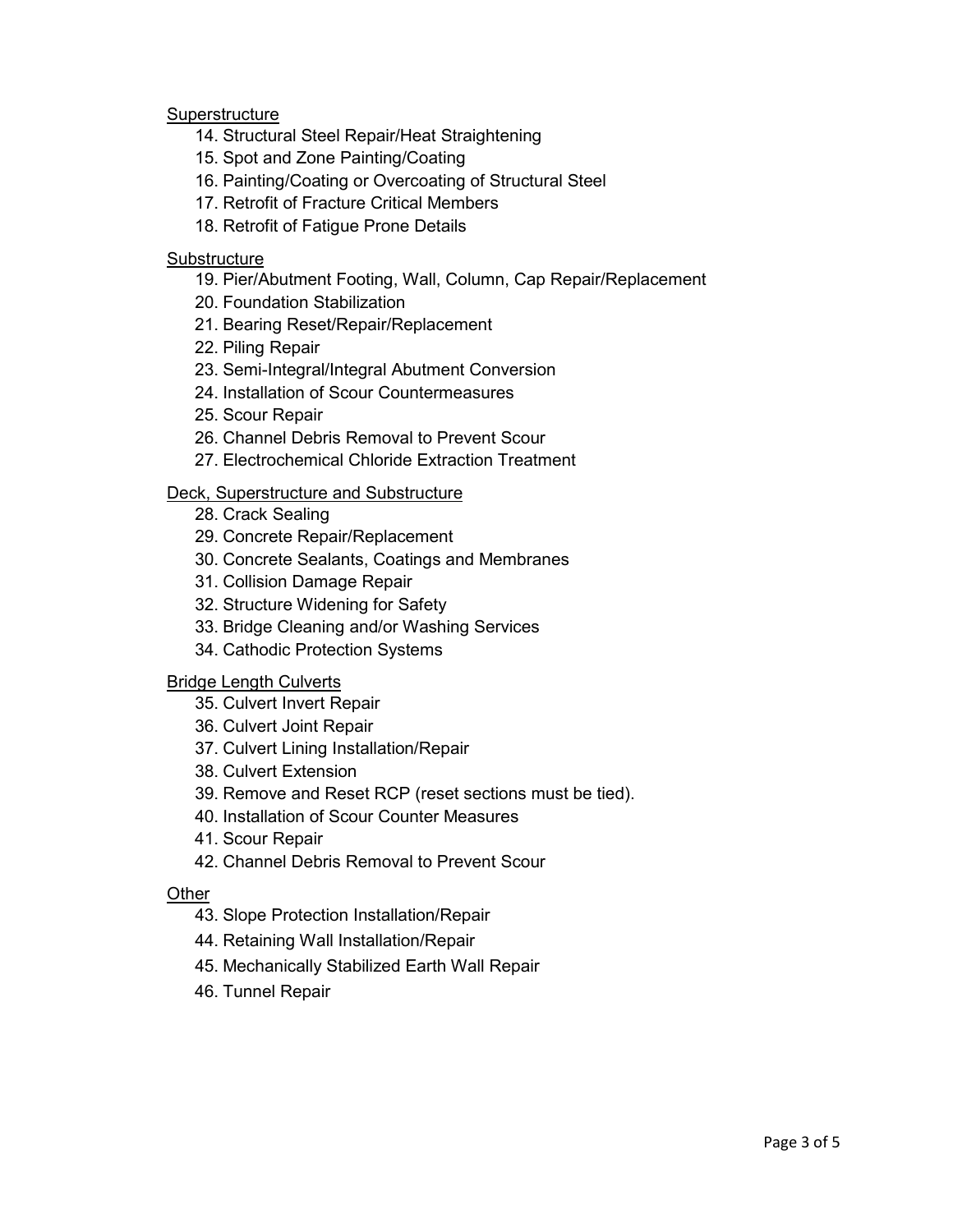## **B. Non-Eligible Activities**

- 1. Deck Patching (temporary).
- 2. Temporary Structural Repair

## **III. Preventive Maintenance for Preservation of Other Highway Features**

## **A. Eligible Activities**

- 1. Installation or Upgrading of Substandard Guardrail or End-Treatments
- 2. Culvert Lining Installation/Repair
- 3. Remove and Reset RCP (reset sections must be tied) 4. Installation/Replacement of Traffic Signs and Delineators
- 5. Removal/Shielding of Roadside Obstacles.
- 6. Mitigation of Edge Drop-Offs
- 7. Addition of Paved or Stabilization of Unpaved Shoulders
- 8. Installation of rumble strips
- 9. Installation/Upgrade Lighting to Current Standards
- 10. Original Installation of Pavement Marking
- 11. Region Wide Installation and/or Repair of Durable Pavement Marking
- 12. Slope Flattening of In-slopes and/or Approaches
- 13. Installation and/or Replacement of Continuous Segments of Interstate Fence
- 14. Interstate Rest Areas/Port of Entries
	- a. Construct/Reconstruct Parking Lots
	- b. Chip Sealing/Sealing of Parking Lots
	- c. Joint Repair of Parking Lots
	- d. Installation/Upgrade of Luminaries to Current Standards
	- e. Installation/Replace shelters
	- f. Construct Waste Treatment Pond
	- g. Installation/Upgrade Security Systems to Current Standards
	- h. Replacement of Plumbing/Heating/Cooling/Electrical (etc.) Systems Requires prior FHWA Approval

## **B. Non-Eligible Activities**

- 1. Pipe Cleanout
- 2. Maintenance of Pavement Markings (i.e. repainting of water-borne based pavement markings)
- 3. Isolated Repair of Durable Pavement Markings
- 4. Routine Maintenance on Signal/Lighting Fixtures (i.e. changing light bulbs, lens, lens seals, lubricating cable lowering system)
- 5. Purchase and Installation of Traffic Signs by State or Local Forces
- 6. Routine Repair of Interstate Fence to Fix a Broken Wire or Reattach to Posts
- 7. Replacement of Isolated Posts to Maintain Control of Access on Interstate Fence
- 8. Any Fencing on Non-Interstate Facilities
- 9. Repair Plumbing, Electrical, Heating, Cooling, or any Structural Element of the Interstate Rest Area Facility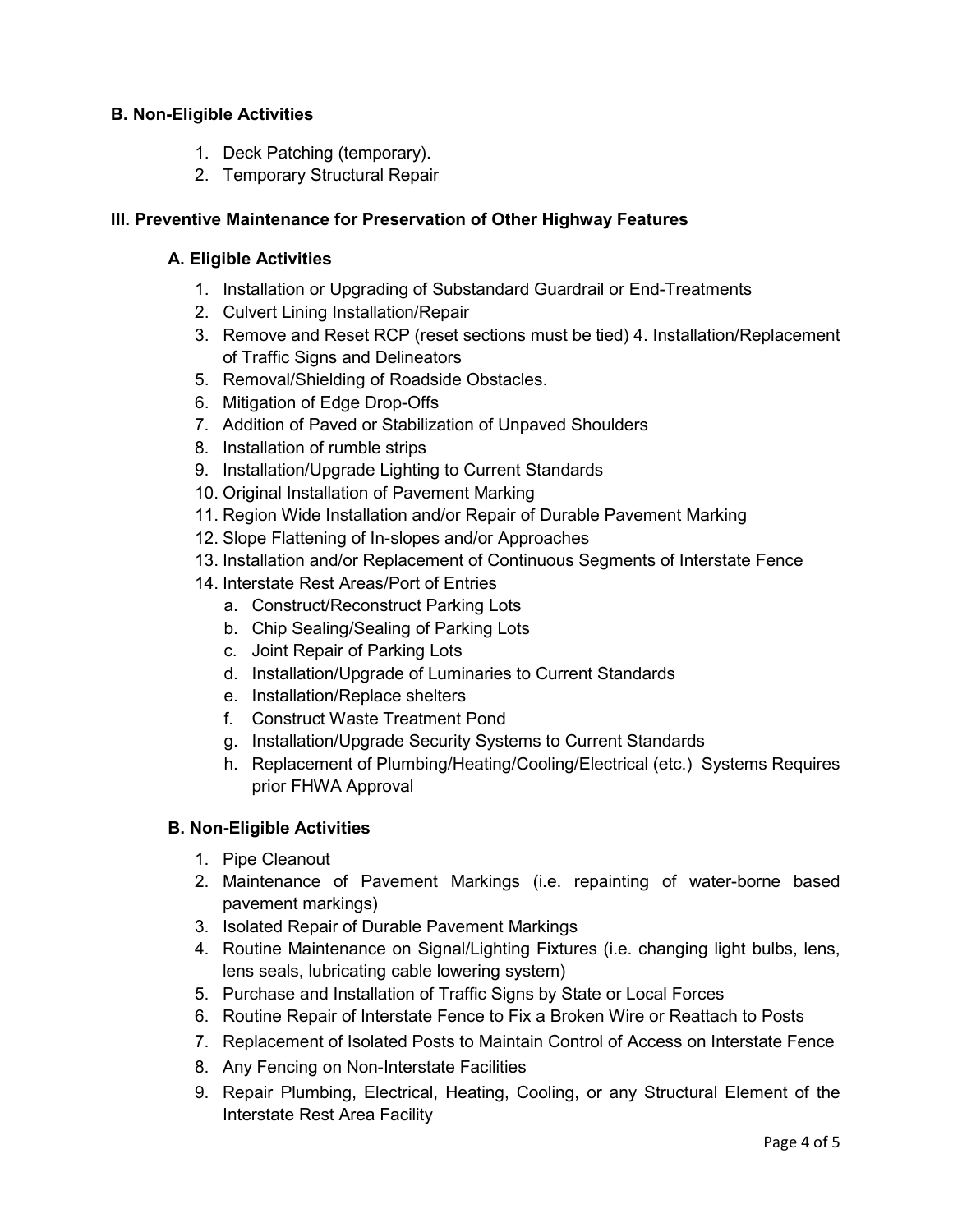- 10. Cleaning of Interstate Rest Area Waste Treatment Pond
- 11. Mowing of Interstate Rest Area

### **Reference:**

*Guidance on Highway Preservation and Maintenance (FHWA Memo 2/25/2016)*  <https://www.fhwa.dot.gov/preservation/memos/160225.cfm>

**Additional information:** For additional information on Federal-Aid highway programs and projects, please visit the following:

*A Guide to Federal-Aid Programs and Projects*: <http://www.fhwa.dot.gov/federalaid/projects.cfm>

*Eligibility of Replacement Parts for Safety-related Hardware (FHWA Memo 6/10/2008):* <https://www.fhwa.dot.gov/federalaid/080610.cfm>

*Additional Guidance on 23 CFR 650A (Formerly Non-Regulatory Supplement - Storm Drainage Responsibility)*  <http://www.fhwa.dot.gov/legsregs/directives/fapg/0650asu1.htm>

*Bridge Preservation Guide (August 2011) <https://www.fhwa.dot.gov/bridge/preservation/guide/guide.pdf>*